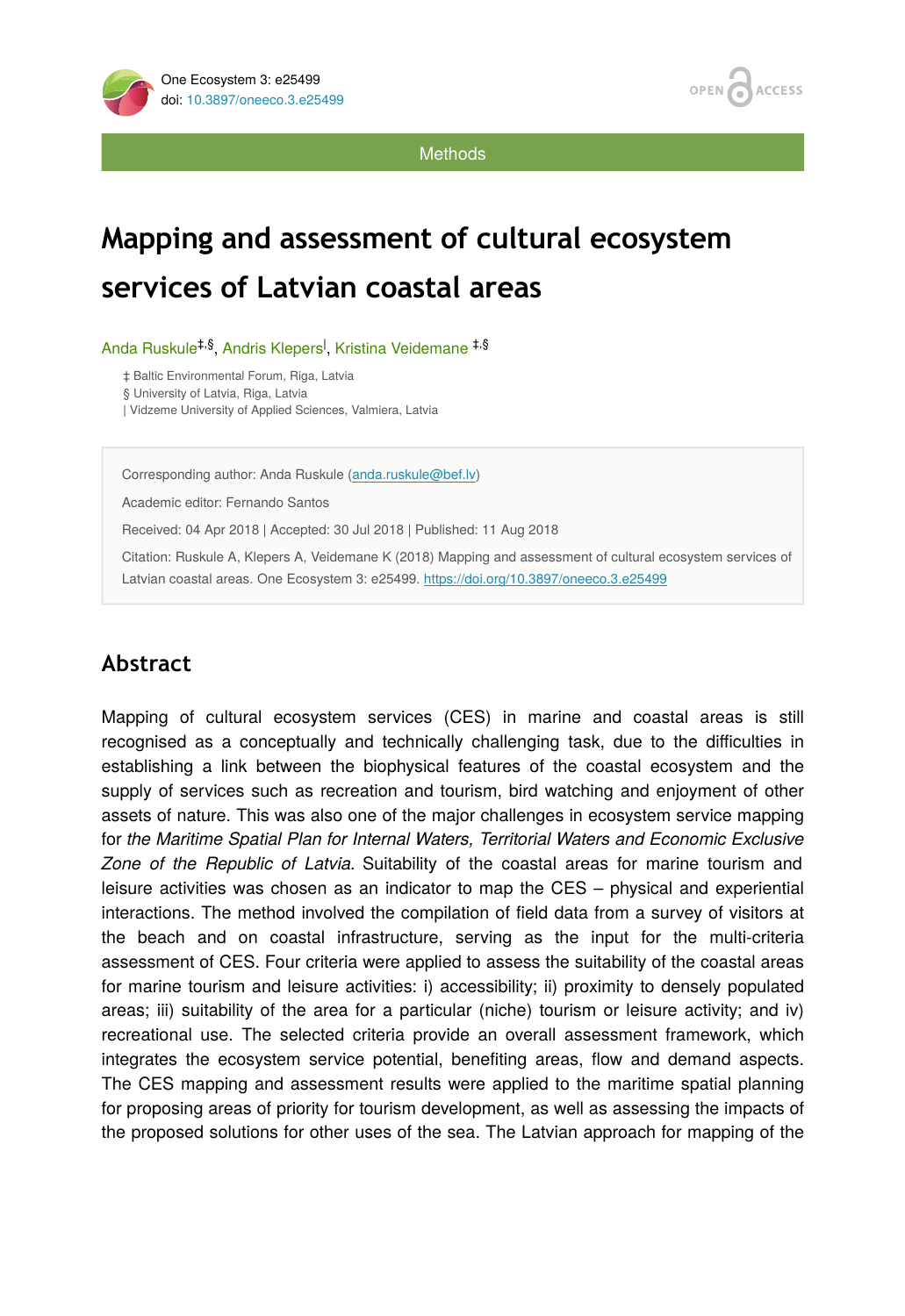cultural services in coastal areas was selected as the ESMERALDA case study and examined at the stakeholder workshop in Prague, September 2016.

## **Keywords**

Cultural ecosystem services; mapping and assessment; maritime spatial planning; tourism potential; multi-criteria analysis

## **Introduction**

Coastal ecosystems are amongst the most productive in the world, generating different ecological functions and services essential for human well-being (Drakou et al. 2017). This also includes recreational opportunities that can be used for tourism development. At the same time, coastal areas are experiencing increasing pressure from various sea and land use activities, also having an impact on the supply of ecosystem services (Bryce et al. 2016, Brown and Hausner 2017). The importance of sustainable use of marine goods and services has also been highlighted by the marine and maritime policies of the European Union (European Parliament and the Council of the European Union (EP CEU) 2008, European Parliament and the Council of the European Union (EP CEU) 2014). Thus mapping and assessment of the coastal ecosystem service supply is becoming extremely important within the science-policy-practices interface for supporting decision-making on the management and sustainable use of coastal areas (Veidemane et al. 2017, Drakou et al. 2018). The mapping results can provide an essential contribution to maritime spatial planning (MSP) – an established decision-making process that applies research data and geospatial information for addressing the sea use conflicts and organising human activities in order to avoid negative impacts on marine health, functions and services (Center for Ocean Solutions 2011). The ecosystem service approach is established as a framework or even as a core requirement for the ecosystem-based management of marine and coastal areas as well as for implementation of the MSP (Rees et al. 2010, Guerry et al. 2012, Nahuelhual et al. 2017).

Coastal tourism and recreation represent the Cultural Ecosystem Services (CES) of high relevance for MSP and coastal zone management. Remarkable growth of the tourism sector in Southern Europe, as well as the countries around the North Sea and the Baltic Sea, has increased its role as a major driver for local employment and regional economic development and, at the same time, increasing the pressure on the environment (Ghermandi 2015). Marine and coastal tourism has also been defined as one of the focus areas of the EU Blue Growth strategy (European Commission 2012). Mapping and assessment of recreational services offers improved evaluation of marine resource uses, their impacts and trade-offs (Nahuelhual et al. 2017) and thus facilitates development of more sustainable sea use solutions.

Despite the high decision-making relevance for coastal and maritime spatial planning, the mapping of CES in coastal areas is still recognised as a conceptually and technically challenging task and is consequently under-represented in the overall efforts of ecosystem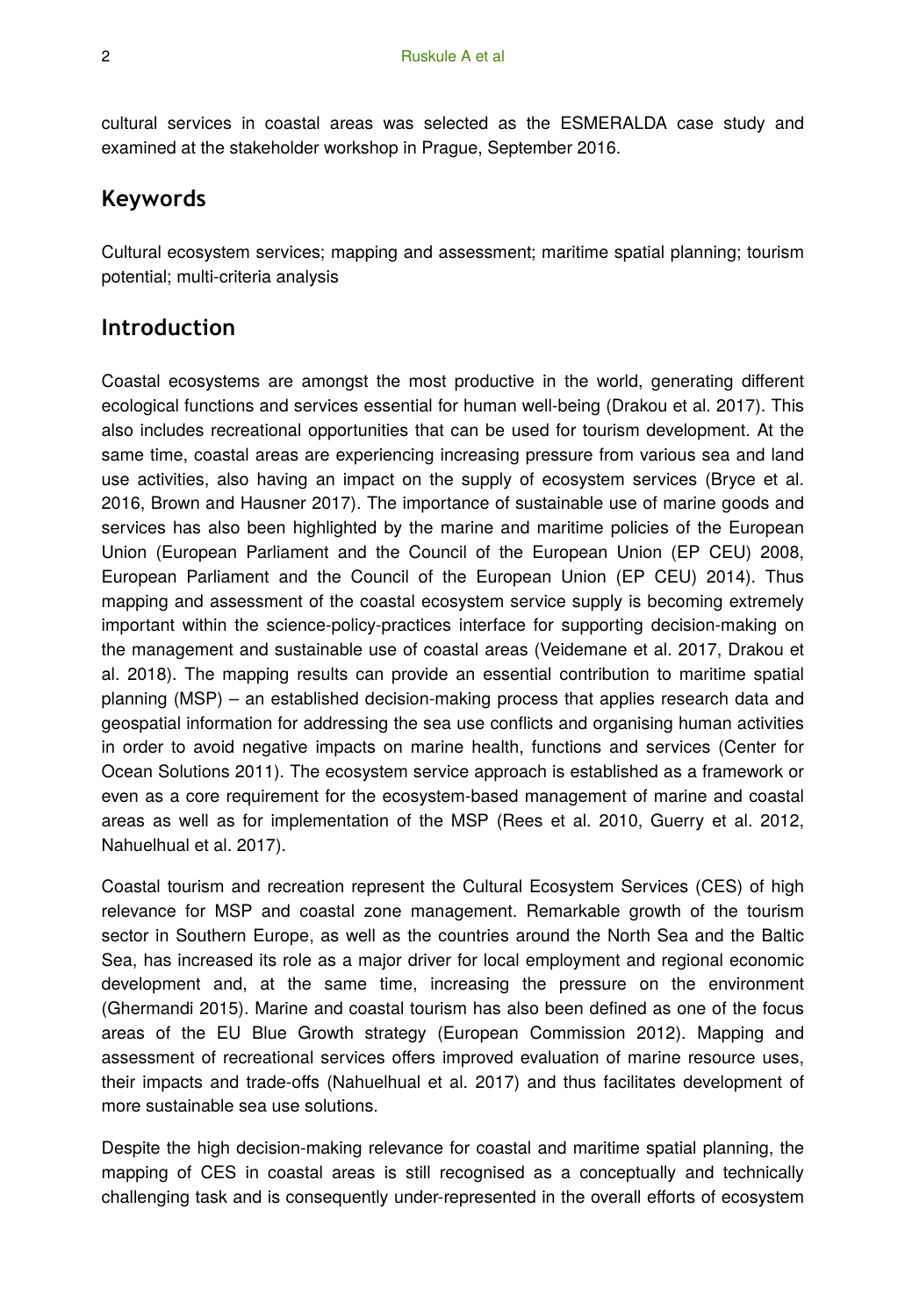service mapping and assessment (Martin et al. 2016, Nahuelhual et al. 2017). This can be explained by the intangible character of CES and difficulties in quantifying these nonmaterial benefits and capturing them in a spatially-explicit way (Bryce et al. 2016, Fish et al. 2016, Kopperoinen et al. 2017). The intangibility of CES is strongly related to the way they have been defined in the Millennium Assessment - as the "non-material benefits obtained from ecosystems through spiritual enrichment, cognitive development, reflection, recreation, and aesthetic experiences" (Millennium Ecosystem Assessment 2005). However, Fish et al. (2016) have worked further on the concept of the CES, describing them as interactions between an environmental space or its physical settings and the cultural or recreational practices that take place there.

Tourism and recreation is a category of the CES, which is conceptually easier to identify and measure (Kopperoinen et al. 2017) and is consequently investigated more (Milcu et al. 2013, Martin et al. 2016, Kulczyk et al. 2018). Following the ecosystem service concept, which emphasises the natural environment as a provider of benefits to society, the recreational potential of land has often been mapped based on physical attributes, e.g. land cover and distance to roads (Martínez-Harms and Balvanera 2012, Scholte et al. 2018). At the same time Scholte et al. (2018) argue that such a mechanistic approach, when researchers decide which physical attributes have a higher recreational potential, fails to incorporate the experiences and perceptions of the public and, therefore, participatory mapping methods are recommended to study the spatial distribution of recreational experiences. The participatory methods are commonly used in order to capture people's perception on plurality of the CES values (Martin et al. 2016). This approach has also been followed by several studies addressing marine and coastal ecosystems, which demonstrate the multiple values of CES based on interviews and participatory mapping (e.g. Gee and Burkhard 2010, Klain and Chan 2012, Brown and Hausner 2017) or geo-tagged social media analysis (Depellegrin et al. 2012).

The CES mapping approaches are often trans-disciplinary, covering bio-physical, sociocultural as well as economic dimensions (Paracchini et al. 2014). An integrated modelling framework for quantifying the outdoor recreation potential at EU level has been developed by Paracchini et al. (2014) and served as input to an outdoor recreational model within the Ecosystem Services Mapping tool - ESTIMAP (Zulian et al. 2014). This model integrates the biophysical attributes (e.g. natural value and accessibility) characterising recreational potential as well as behavioural data derived from surveys and population, characterising recreational demand. The benefits of coastal recreation in Europe have also been assessed in the study by Ghermandi (2015), by combining bio-physical mapping with several economic valuation methods within a meta-analytical value transfer framework. The recreational value of the Baltic Sea has been assessed by using economic valuation - the travel cost method (Czajkowski et al. 2015).

The suitability of the Latvian coastal areas for tourism and leisure activities was one of the ecosystem services mapped for the development of the draft Maritime Spatial Plan for Latvian marine waters in 2015 (subsequently referred to as – the Latvian MSP case), carried out from January 2015 to May 2016 (Veidemane et al. 2017). Besides the characterisation of the ecosystem service supply in the coastal areas, the purpose of this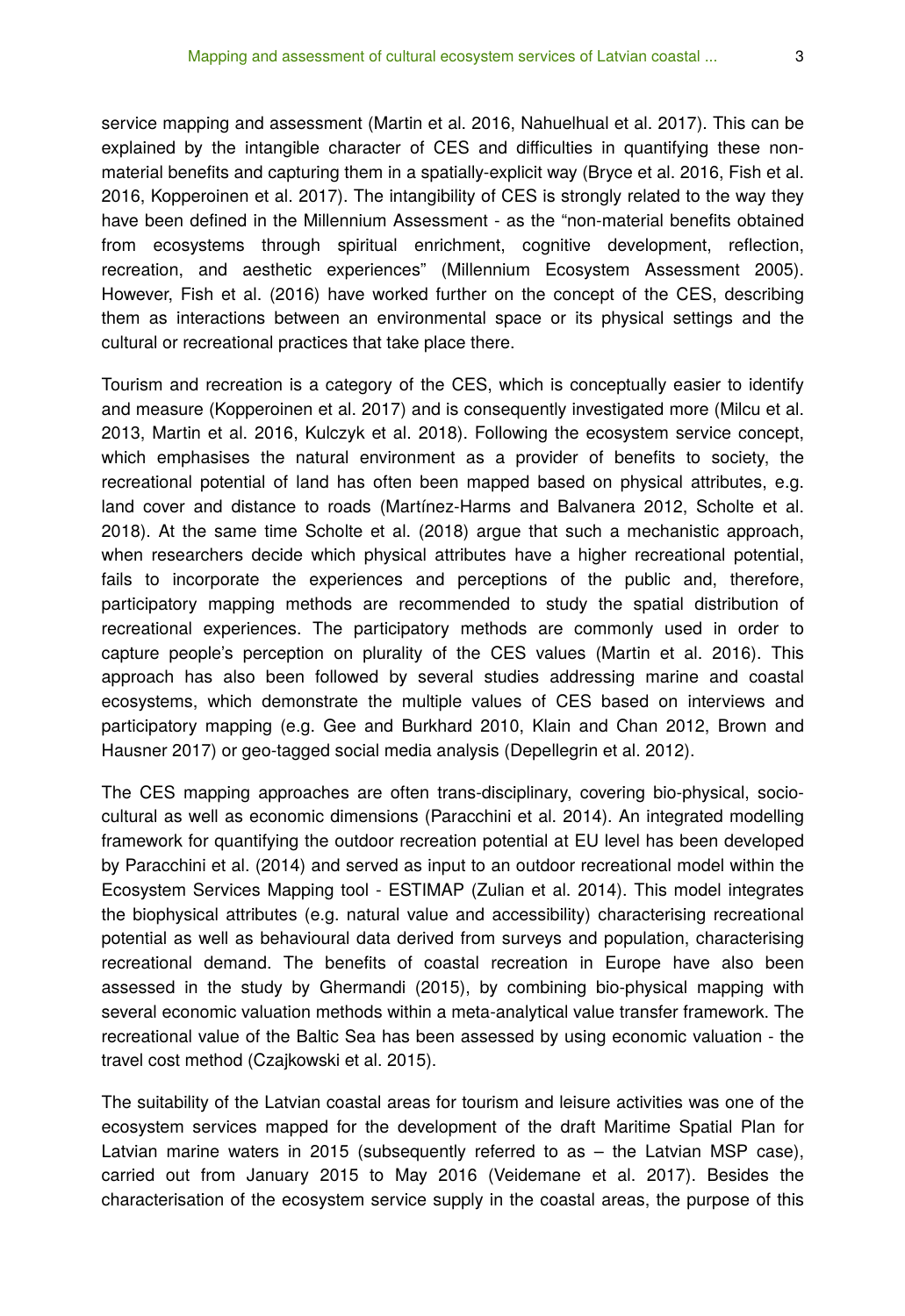mapping exercise was also to identify the areas where the priority in the MSP would be given to tourism development. The assessment was performed in collaboration between ecosystem service and tourism experts, based on existing knowledge and available data sets. The method for assessing the suitability of the areas for tourism and leisure activities was built on the concept of holistic tourism system performance and place attraction (Leiper 1979, Leiper 1990, Gunn 1993). This involved assessment of physical attributes characterising the potential of area to attract visitors (accessibility; proximity to densely populated areas; and suitability of the area for a particular tourism or leisure activity) as well as existing field survey data on actual recreational use of the areas. The latest one demonstrated the actual preference of the visitors for particular areas, therefore replacing the need to apply the labour intensive participatory mapping methods, like participatory GIS or geo-tagged social media analysis, which would not be possible to carry out within the Latvian MSP case due to the very tight time schedule of the planning process. A spatial multi-criteria assessment framework was applied to prioritise the areas for their suitability to supply the recreational services based on the criteria described above. Thus, the applied method relates to the Multi-Criteria Decision Analysis (MCDA), which has been commonly applied for integrating ecosystem service assessment into land use planning (Langemeyer et al. 2016, Esmail and Geneletti 2018).

The aim of this paper is to demonstrate an approach of mapping the suitability of the coastal areas for the recreational services supply by applying the multi-criteria assessment framework built on the tourism theory of place attraction. The integration of the tourism theory with the ecosystem service concept is undertaken as a novel inter-disciplinary approach, which can enhance the understanding of the CES supply and demand relationships. The advantages and shortcomings of applying this approach within the Latvian MSP case are discussed in the paper.

## **Theoretical background for assessing tourism and recreational**

### **services**

The specificity of CES, related to tourism and recreation, is that the place of service production and where the benefits are realised (Fisher et al. 2009, Syrbe and Walz 2012, Kulczyk et al. 2018) is always the same – *in situ* as resources are consumed in the same location. This also includes the surrounding landscape, which serves as a background for in situ experiences (Fisher et al. 2009). Therefore, mapping of the supply potential and demand for this service is interwoven (Kopperoinen et al. 2017). This was also considered in this study, when selecting the criteria for assessing the suitability of the coastal areas for marine tourism and leisure activities.

The seaside operates as a nature-based tourism destination where different recreational forms evolve and develop around natural attractions embedded in the ecosystem. The potential of a destination to attract tourists (or recreational potential) depends on the inherent capacity of a location to support recreational activities and thus can be determined by location-specific characteristics of the environment, such as the biophysical attributes of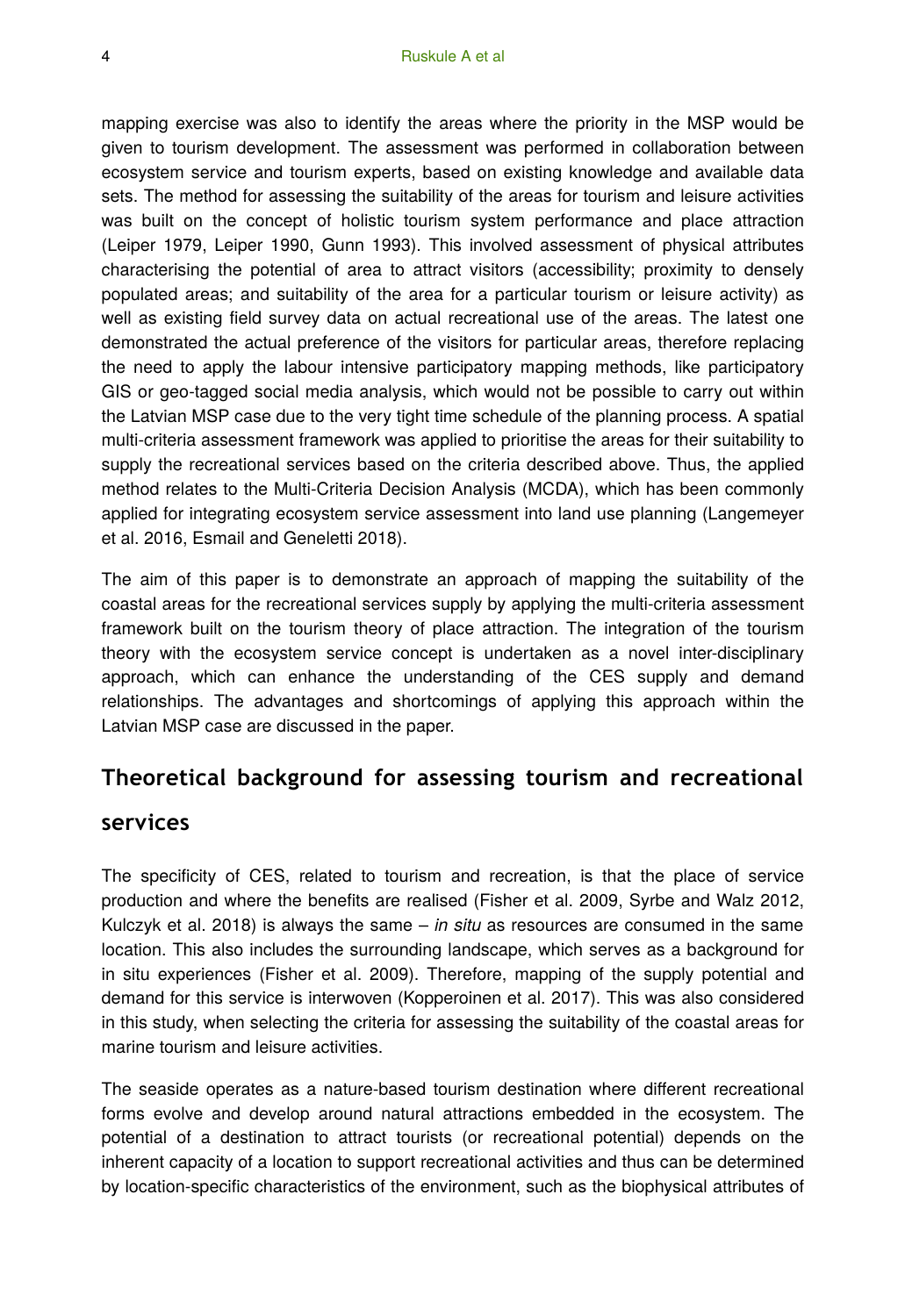attractions (i.e. scenic attractions) (Chhetri and Arrowsmith 2008), spatial distribution of attractions and their accessibility for visitors, similarly to the ecosystem service potential characterising the hypothetical maximum yield of ecosystem services used for recreational purposes. Locations with easy access to various tourist attractions may have greater potential than those with more difficult access. This is ultimately related to the functionality of tourism systems (Leiper 1979, Leiper 1990), where a destination as a spatial unit is characterised by such key elements as attractions (in this case meaning the physical environment in general and it can be assumed that this should be attractive in varying degrees that can be assessed), access, amenities and ancillary services (Cooper et al. 1998). Thus, the natural quality and supporting infrastructure and amenities of particular places and their comparison with other similar locations can be assessed as suitability of the area for a particular tourism or leisure activity.

The seaside is characterised as a tourism destination, but it could also be linked to a smaller unit, namely, a recreational area serving certain needs of the local population (Gunn 1979, Smith 1995). A destination is an open system, where visitors can designate their own borders and create relationships amongst these various elements (Murphy et al. 2000, Framke 2002, Cooper and Hall 2008). Based on this concept of a destination, the distance between the place of origin of visitors and their travel destination is another important criterion to assess, revealing potential recreational demand for visits to tourism destinations. Spatial data on settlement patterns and population sizes allow areas to be determined where tourist attractions are spatially dispersed and require relatively longer travel times between them than those with a greater concentration of attractions. This is particularly important for short trips, such as single-day visits or recreational practices of daily routine. Therefore, certain undeveloped natural coastal areas, located close to densely populated places, host a high recreational potential *per se*, where accessibility and infrastructure are key elements of development. These should be considered as important ecosystem service benefiting areas with the potential to serve the demand for ES. Chhetri and Arrowsmith (2008) stated that "varying recreational potential of areas in turn holds different degrees of the likelihood of visits". A larger amount of people living in the vicinity of contrastingly wild areas will provide a higher degree of potential visits there. The close proximity of an "urban wilderness" is linked to the hope that people will eventually be persuaded against taking long journeys to experience nature and wilderness (Rink and Emmrich 2005). Urban wilderness provides higher opportunities for recreation and, according to Rink and Emmrich (2005), a higher potential for environmental education. The quality of infrastructure between settlement and destination characterises connectivity, vital for the usability of these places for various leisure and recreational purposes. Infrastructure provides higher safety, ensures accessibility and shortens the time of travel between places.

Existing habits of using various areas for tourism and leisure purposes characterise the recreational demand for them and this has been studied in certain areas by Villamagna et al. (2014), Peña et al. (2015) and others. At the same time, according to the ecosystem service concept, the recreational use of the area can be attributed to the flow of the service.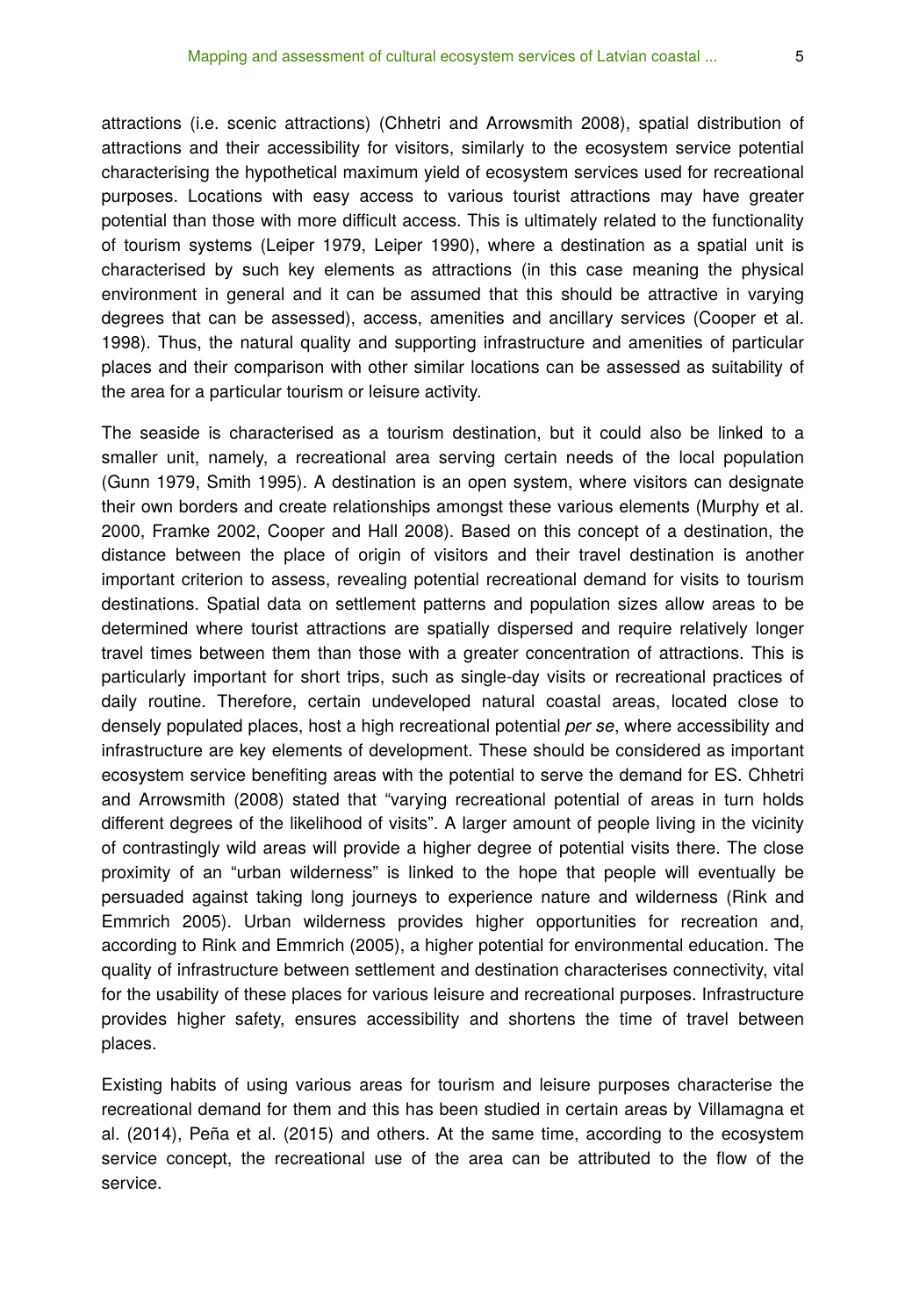## **Methodology**

The choice of the methods for ecosystem service mapping and assessment within the Latvian MSP case was determined by limited data and time resources. Therefore, the tiered approach was followed (Maes et al. 2014, Grêt-Regamey et al. 2017) by using the expert knowledge-based Tier 1 method for mapping regulating and maintenance services, whereas Tier 2 was more appropriate in the case of provisioning and cultural services. Suitability of the coastal areas for marine tourism and leisure activities were selected as indicators to map the cultural services, by combining two ecosystem service classes experiential and physical use of land-/seascapes (according to the Common International Classification of Ecosystem Services (CICES), version 4.3; Haines-Young and Potschin 2013).

The method for assessment of the suitability of the Latvian coastal areas for tourism and leisure activities was designed by applying the spatial multi-criteria assessment framework, which allows integration of the various information sources from a socio-ecological perspective (Koschke et al. 2012, Langemeyer et al. 2016). The methodological approach presented here has provided a tool for logical and comprehensive spatial analysis of variables, characterising tourism and leisure suitability, visitor frequency and infrastructure and nature assets.

#### **Criteria selection to assess CES – tourism and recreation in coastal areas**

Based on the above-described concept of holistic tourism system performance and place attraction (Leiper 1979, Leiper 1990), four criteria groups were chosen for the multi-criteria assessment (Table 1). The selected criteria provide an overall framework for assessment of recreational services, which integrates the ES potential, flow and demand aspects. ES supply is demonstrated by accessibility as well as suitability of the area for a particular tourism or leisure activity, the actual recreational use of the area represents the flow of the service, while proximity to densely populated areas characterises the potential recreational demand.

#### Table 1.

Criteria groups used for assessment of CES – "Suitability of the coastal areas for marine tourism and leisure activities", definition of criteria and variables used in the assessment.

| Criteria          | Definition of criteria                                                                                                       | <b>Variables</b>                                                                                                                                       |
|-------------------|------------------------------------------------------------------------------------------------------------------------------|--------------------------------------------------------------------------------------------------------------------------------------------------------|
| (A) accessibility | The criterion characterises the general infrastructure in<br>the coastal area supporting access to the recreational<br>areas | public access to the<br>beach<br>road infrastructure<br>٠<br>availability of public<br>٠<br>transport<br>presence and capacity<br>٠<br>of parking lots |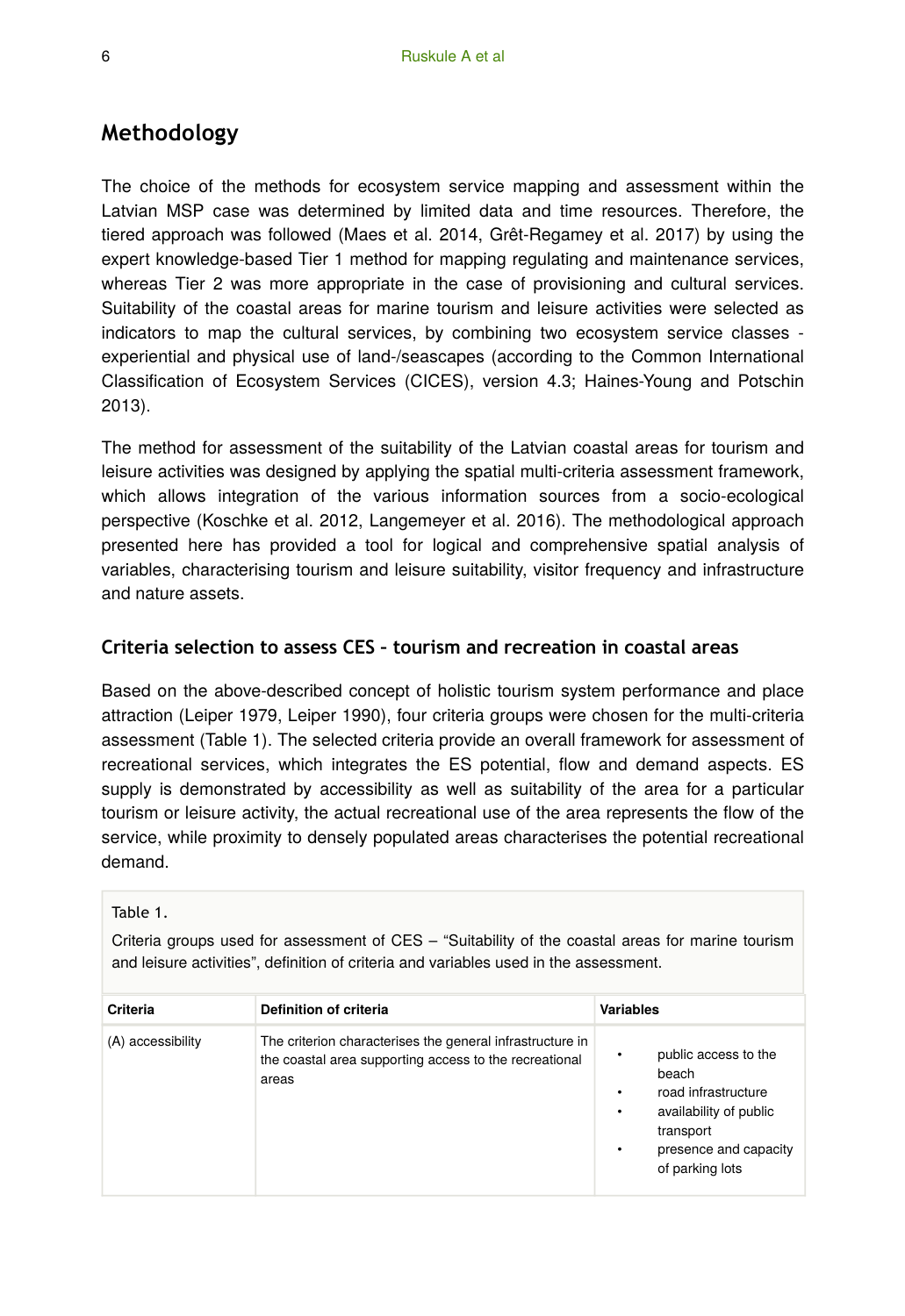| Criteria                                                                                  | Definition of criteria                                                                                                                                                                                                                        | <b>Variables</b>                                                                                                                                                                      |
|-------------------------------------------------------------------------------------------|-----------------------------------------------------------------------------------------------------------------------------------------------------------------------------------------------------------------------------------------------|---------------------------------------------------------------------------------------------------------------------------------------------------------------------------------------|
| (B) proximity to densely<br>populated areas                                               | The criterion demonstrates potential recreational<br>demand based on proximity to all types of settlement<br>structures, including seasonally densely populated<br>areas maintained for tourism and recreational purpose<br>(e.g. camp sites) | settlement pattern (size<br>٠<br>and distance)<br>population density<br>٠<br>concentration of<br>recreational services                                                                |
| (C) suitability of the<br>area for a particular<br>(niche) tourism or<br>leisure activity | The criterion represents the most favourable physical<br>& social conditions for certain niche tourism types                                                                                                                                  | natural features (e.g.<br>٠<br>"bottle neck" area of<br>bird migration)<br>abiotic features (e.g.<br>wind power, tide height)<br>specific supporting<br>infrastructure &<br>amenities |
| (D) recreational use                                                                      | The criterion demonstrates intensity of attendance of<br>tourists or one-day visitors at particular locations.                                                                                                                                | numbers of tourism &<br>leisure-related visits in<br>a certain time period                                                                                                            |

#### **Ecosystem typology and selection of the assessment units**

Although the Latvian coastal area represents diverse marine and coastal habitats, including habitats of EU importance (e.g. coastal meadows, coastal dunes, sandy beaches with perennial vegetation or some reefs), mapping of habitats for the whole coastline has not yet been carried out. Therefore, the whole coastal area was taken as a single ecosystem – coastal ecosystem - as defined by the MAES typology (Maes et al. 2013). Specific habitats or ecosystems have seldom been assessed as suppliers of CES (Martin et al. 2016). In order to present the results in spatial dimension, a grid network was constructed for the marine and adjacent coastal terrestrial part. A spatial unit  $-3$  km  $\times$  2.8 km or 0.05° longitude × 0.025° latitude – was created for attributing data for each criterion. In total, gridchains with 213 cells were used for assessment of CES in Latvian coastal areas. The assessment of other ecosystem services (provisioning and regulating) covered by the Latvian MSP, but not presented in this paper, was also performed in the same spatial resolution.

#### **Data collection and development of the GIS data layers**

The data sources, used in assessment of the performance values of the four criteria described above, included the primary field survey results on recreational activities in the coastal areas, performed within previous studies (carried out in 2015): i) visitor survey, performed in 85 field research days during which visitors were counted in three zones (water, seashore and dunes), within 25 representative samples of 1 km cut-off covering 5% of the 497 km long national coastal territory); ii) face-to-face interviews with more than 700 visitors about their motivation, leisure habits and service assessment as well as the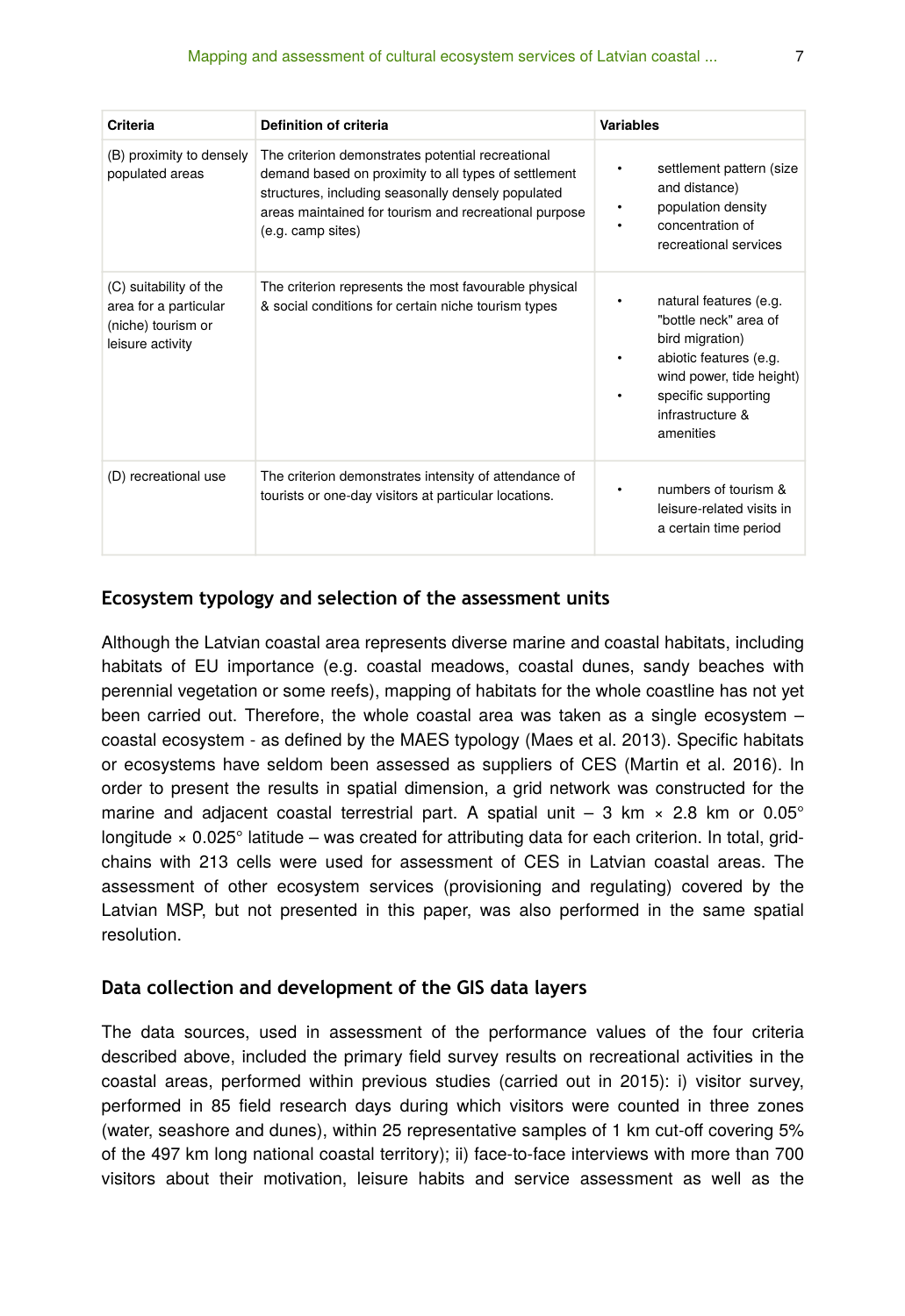background segmentation data in these places; iii) secondary data from a vast database characterising tourism and recreational activities in the past (with focus on number of visits to different coastal places, recreational use of different services, consumption seasonality). That dataset was complemented with the spatial data on settlement structure, infrastructure and natural features of the places available from topographic maps, local and regional spatial planning documents, database of protected areas and several thematic maps on tourism development.

Firstly, the following available data sets on tourism and recreational activities have been compiled:

- 1. Long-term quantitative data series (dating back to 1995 or later) characterising the number of visits in various coastal and marine places – tourist attractions (per year or per event) as geo-located GIS points.
- 2. Long-term quantitative data series about overnight stays and supporting infrastructure (e.g. parking lots, road statistics, equipment rentals etc.).
- 3. Primary data from the visitor survey on intensity, concentration and duration of visits.
- 4. Primary data from the face-to-face interviews on motivation to visit the place, expectations and degree of satisfaction, service assessment and segmentation information.

A large amount of spatial data about visiting certain areas in combination with their accessibility, distance from nearest settlements, infrastructure, nature resources and amenities not only provide analyses for intensity of attendance in each of the places, but also allows it to be generalised for similar situations.

Furthermore, for characterisation of the natural features and assets, determining the suitability of the area for a particular (niche) tourism or leisure activity, the spatial data on Natura 2000 sites and landscape-protected areas, as well as specific infrastructures related to certain nature resources (e.g. bird watching tower on migratory routes or waterfowl, wader bird areas) were compiled.

Subsequently, a number of visits as variable (categorised in five intensity classes) was analysed with a set of other variables (distance to the nearest road, presence of different infrastructure, services and other variables described above) seeking correlation agreement and spatial regularity using ArcGIS software. Strong correlation agreement was indicated between real recreational use to the other three criteria included as well as with some other parameters (no-rain, air temperature above +20 C, wind speed below 10 m/s). The impact on visiting habits was explained in depth from the face-to-face interviews with visitors. Finally, using ArcGIS spatial analyst tools, values were applied for each coastalmarine spatial assessment unit described above.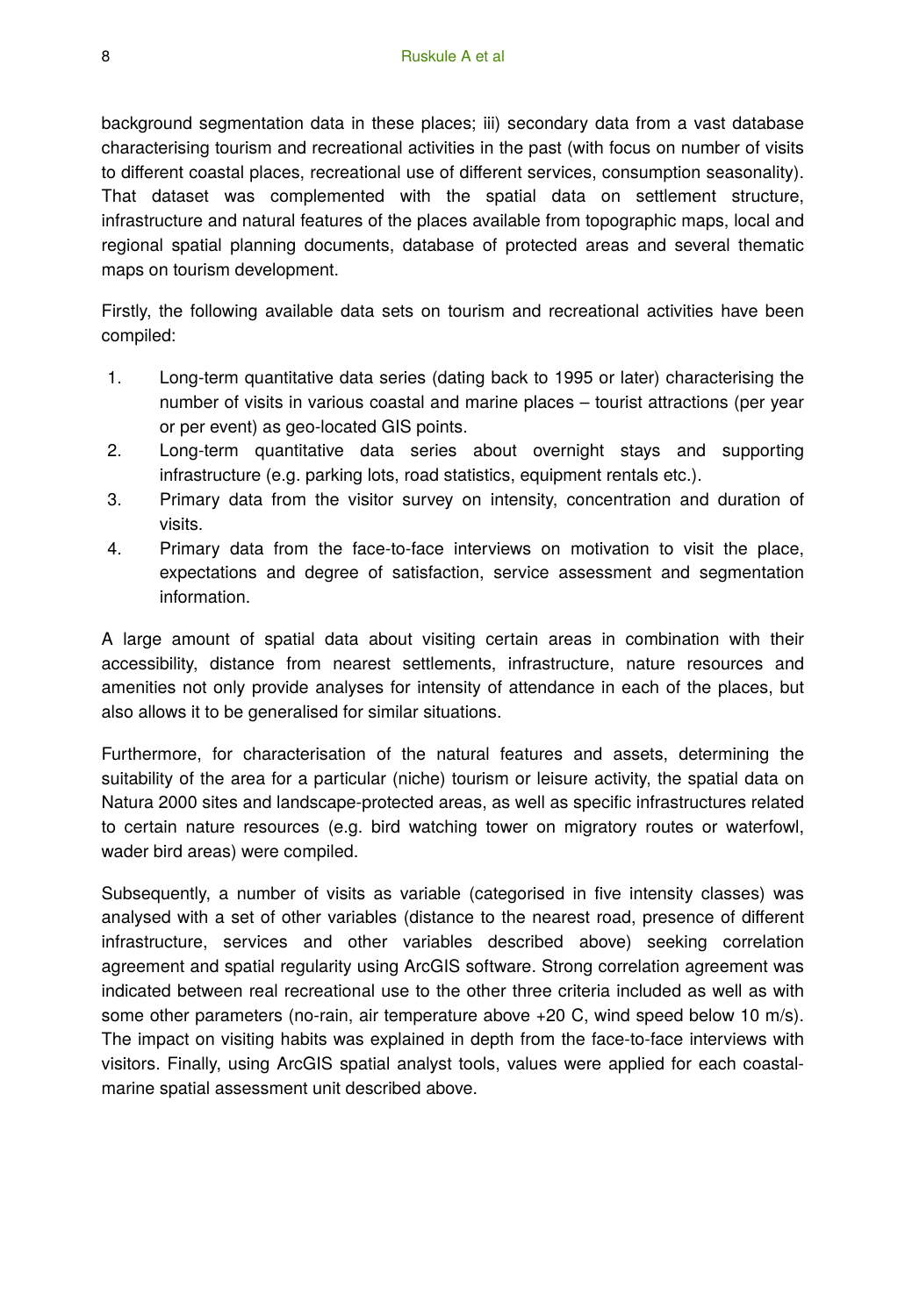## **Assessment scheme of the selected criteria, aggregation of values and attribution to the spatial assessment units**

The performance values of the four criteria at each grid cell were obtained by standardisation of the variables' data, attributed to each criterion, in three value groups (i.e. assigning scores 1-3). Assumptions applied for assigning the value of each criterion to the spatial assessment units (grid cells) are presented in Fig. 1.



Criterion (A) – "accessibility" was scored based on the distance to the general infrastructure (roads, parking lots). The places which do not provide any public access (e.g. certain harbour areas) would be scored with "0". In such cases, "accessibility" would perform as an exclusion criterion. However, in the case of the Latvian coast, such closed areas were always smaller than the selected assessment unit (grid cell  $-$  3 km  $\times$  2.8 km), therefore such a situation does not appear in the obtained results.

Criterion  $(B)$  – "proximity to densely populated areas" is determined by the distance between the recreational area and the settlement providing the recreational demand. This refers not only to permanent settlement structures, but seasonally densely populated areas maintained for tourism and recreational purpose (e.g. camp sites).

Criterion  $(C)$  – "suitability for niche tourism or leisure activity" is measured based on the presence of natural qualities and abiotic features, as well as specific supporting infrastructures essential for the particular tourism activities. Benchmarking amongst other similar places used for the same recreational purpose was performed to identify the best place for a particular activity.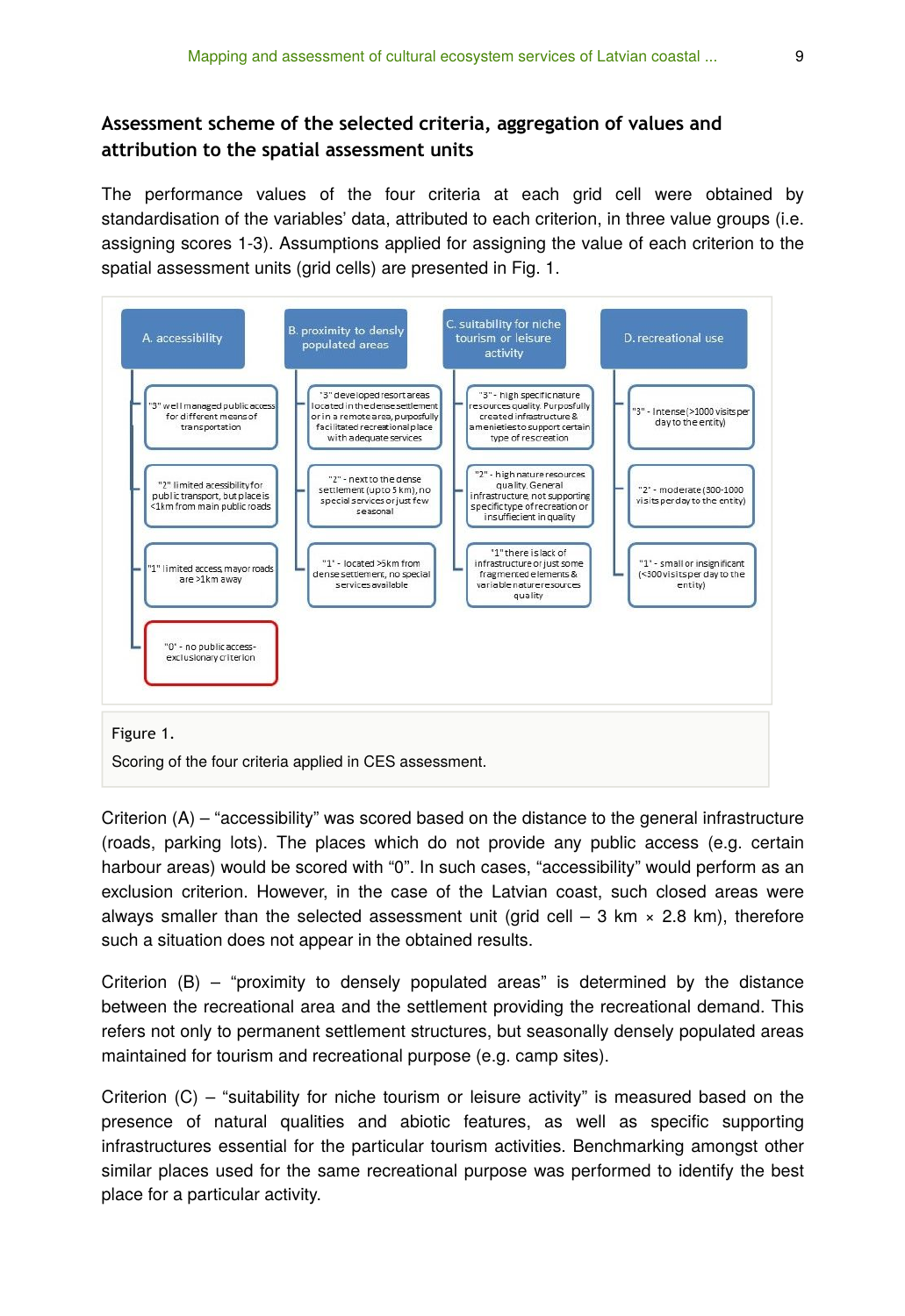Criterion (D) – "recreational use" is determined by the number of visitors. The seasonal maximum for visits per day was used – on a regular occurrence during the high season and also three clusters were made here splitting the data.

The correlation analysis between sample variables of the four criteria calculated before this study reveals several mutual interactions between the two criteria:

- 1. Good accessibility has a positive impact on the growth in number of visits.
- 2. Good accessibility in combination with proximity to densely populated areas produces an even higher growth in number of visits.
- 3. Proximity to densely populated areas without accessibility reduces the number of visits to the minimum.
- 4. Proximity to densely populated areas with poor quality accessibility increases the anthropological impact on the environment (depletion of vegetation).
- 5. Poor quality accessibility and a far distance to the densely populated areas reduces the number of visits to a minimum.

#### Table 2.

The value aggregation in assessment classes (1-5) representing suitability of the coastal area for marine tourism and leisure activities.

|                | Class Class<br>descriptor | Scores and weight of the criteria within the particular value class                                                                                                                                                                                                                                                                                                                                                                                                                              |
|----------------|---------------------------|--------------------------------------------------------------------------------------------------------------------------------------------------------------------------------------------------------------------------------------------------------------------------------------------------------------------------------------------------------------------------------------------------------------------------------------------------------------------------------------------------|
| 5              | very high<br>80-100%      | A=3 (25%); B=3 (25%); C=2 or 3 (15 or 25%); D=2 or 3 (15 or 25%)<br>The highest value of accessibility with high or moderate other values                                                                                                                                                                                                                                                                                                                                                        |
| 4              | High<br>65-80%            | A=2 or 3 (15 or 25%); B=2 or 3 (15 or 25%); C=2 or 3 (15 or 25%); D=1-2 (5 or 15%)<br>Existing recreational use is low, but close to the sea-coast there is a larger settlement or site<br>has public accessibility and special infrastructure facilities for certain sea-based tourism or<br>leisure activities (e.g. birding, kitesurfing, angling, boating, nudist beach etc.) – these are<br>amongst the best sites for practising certain activities (not necessarily mass-tourism related) |
| 3              | Moderate<br>40-60%        | A=3 (25%); B=1-2 (5 or 15%), C=1-2 (5 or 15%); D=1 (5%)<br>Existing recreational use is low and the site is far $(55 km)$ from larger settlements. This site is<br>not amongst the best for certain tourism & leisure activities, but it has good public access and<br>there is a parking lot. Mainly extensively used for traditional activities.                                                                                                                                               |
| $\overline{2}$ | Low<br>25-40%             | A=1-2 (5 or 15%); B=1 (5%); C=1-2 (5 or 15%); D=1 (5%)<br>Existing recreational use is low and typically seasonal (between 100-300 visits per day to 1<br>km as a maximum in high season); it is far from larger settlements, but there are some<br>separate tourist accommodations or private buildings nearby. There is a lack of special<br>infrastructure and amenities, which makes accessibility limited.                                                                                  |
| 1              | very low<br>$0 - 20%$     | A=1 (5%); B=1 (5%); C=1 (5%); D=1 (5%)<br>Other sites with low or very low $($ <100 visits per day in high season) existing recreational use<br>far from larger settlements, without direct public access from main roads and lack of any<br>specific recreational infrastructure. However, these sites contain nature and landscape quality<br>value and provide important connections between popular places e.g. for long-distance<br>coastal hiking.                                         |

In the next stage, an assessment scale was created to provide an aggregated CES value of each grid cell, which was further used for decision-making in MSP. Assessment classes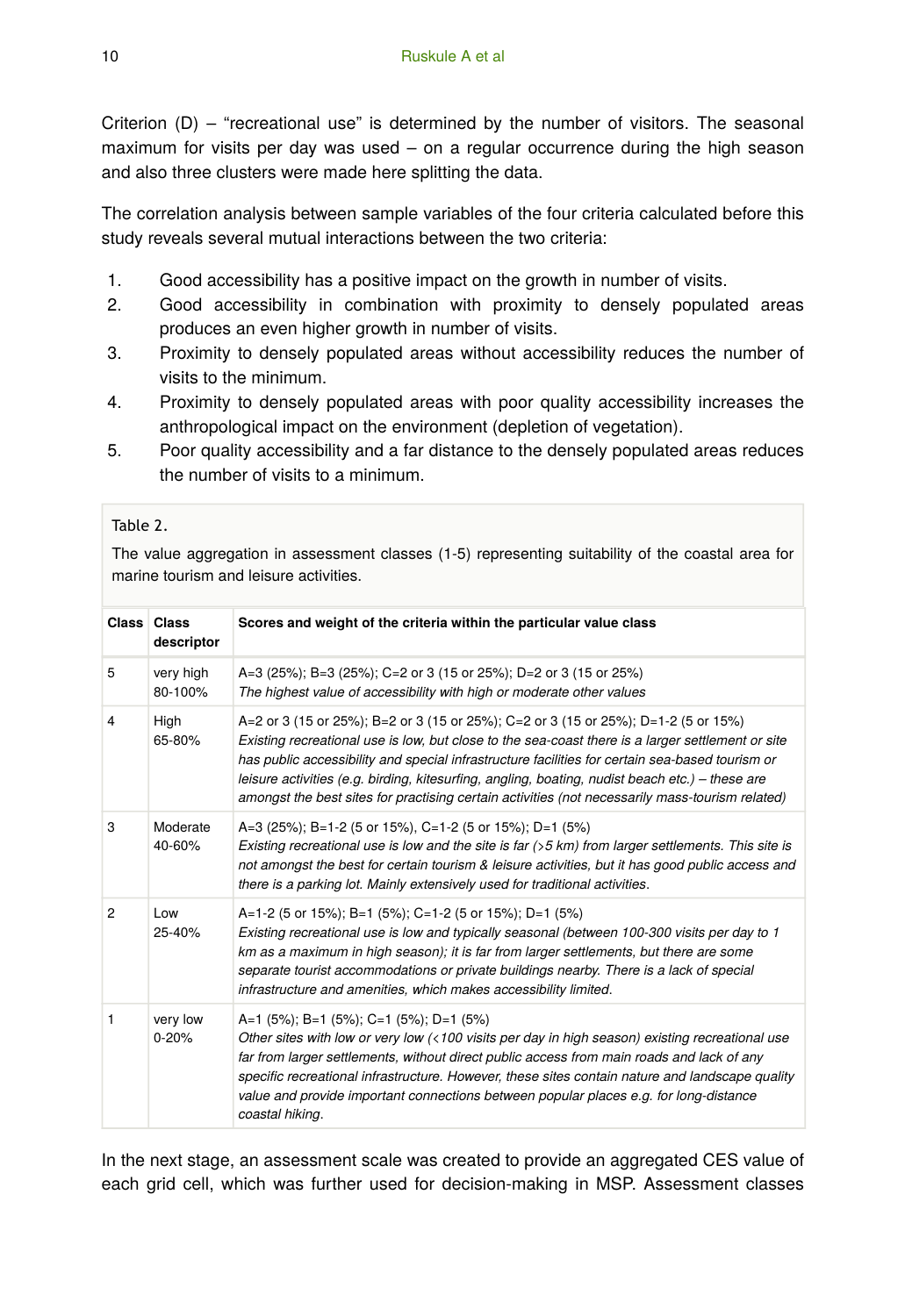from 1 to 5 were defined by integrating scores of the four criteria. Value "1" means very low suitability for tourism and leisure activities and "5" – very high suitability. The importance of each criterion was weighted separately for each value class based on expert judgement (see Table 2). The linear additive value function of the criteria scores and weights, which is commonly applied in multi-criteria decision analysis (MCDA) (e.g. Koschke et al. 2012), was not suitable for this assessment, considering the complexity of the selected criteria and availability of data on recreational use and demand. For example, in the study of Koschke et al. (2012), the suitability for outdoor recreation is used as an indicator to estimate the capacity of land cover class to provide recreation and ecotourism ES and serves as one of the criteria, besides other ecosystem services, applied within MCDA. Weighting of the criteria in this case (Koschke et al. 2012) is performed by stakeholders in order to compare the importance of different ecosystem services, whereas in this study, scores and weights of the selected criteria are defined for assessing the suitability of the coastal area for marine tourism and leisure activities, based on the functionality of the tourism system.

### **Public involvment**

Although the presented study did not include participatory mapping methods or stakeholder involvement in the multi-criteria assessment (e.g. by weighting of the selected criteria), the information on public preference for the recreational areas has been included in the assessment by applying the survey data from the visitor counting along the coastline of Latvia and 700 face-to-face interviews with visitors, revealing the motivation to visit the place, expectations and degree of satisfaction.

Furthermore, the mapping results were presented at the public hearing of the draft MSP, which included four regional meetings, involving a total of 137 participants (e.g. representatives from municipalities' administrations, port authorities, nature conservation authorities, tourism entrepreneurs, fishermen etc.). Participants of the public hearing meetings had the opportunity to comment on the ES mapping results as well as to propose adjustments to the identified priority areas for tourism development. Thus, stakeholder engagement through the public hearing process served as verification of the CES mapping results. The proposals from the public hearing meetings were taken into account when developing the proposed sea use solutions of the draft MSP.

## **Obtained results**

The highest CES values are distributed in the capital city Riga and in the adjacent area covering about a 30-40 km radius. The area is intensively visited for short-duration trips, including single-day visits. Similar high CES values were obtained in areas around two other larger cities of the country – Liepaja and Ventspils. Both cities have a high number of local visitors, as well as organised festivals and other seasonal attractions to increase the number of beach visitors through offered social attractions. The urban coastal zones are also classified as bathing waters, having adequate facilities to serve a large number of visitors.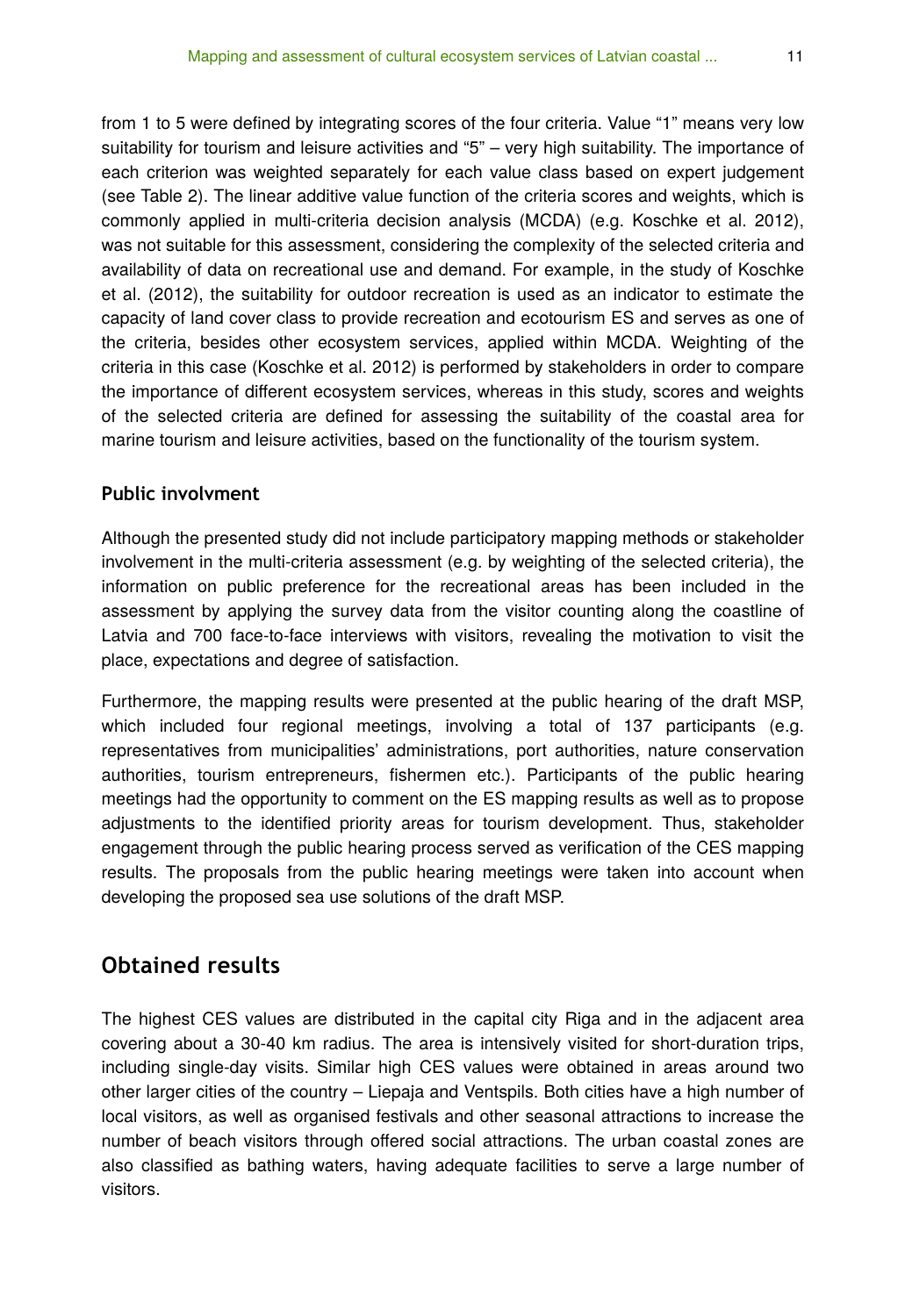Several "hot spot" areas stand out, where unique natural phenomena (e.g. areas of outstanding geomorphological features and scenic landscape) can be observed or enjoyed. These areas also have scenic beauty and attractions that contribute to the overall CES of the location. One of them is the Cape of Kolka, where the open Baltic Sea waters meet with the Gulf of Riga waters. This is one of the top tourism destinations, having good public access and infrastructure, as well as providing opportunities for various niche tourism activities. Overall, approximately 27% of the coastal area represents very high suitability for marine and leisure activities.

These are areas which are not so intensively used, although accessibility, infrastructure and nature-based attractions are available. These sites have high potential to become intensively used in future years.

Areas assessed as having very low values (class 1) made up almost one-third of the spatial units. The low value is mainly related to remoteness, poor accessibility andspecific nature conditions (e.g. wet coastal meadows). Coastal areas, assessed as low and medium suitability, take up about 10% each.



Suitability of the coastal areas for marine tourism and leisure activities.

Field survey data have identified several locations near to marine waters or coastal areas where accessibility is restricted for tourists or the general public. These are military areas and custom zones in the port areas where, due to security and safety, access is highly regulated. Spatially, such zones are shorter than 3km, thus none of the spatial grid cell has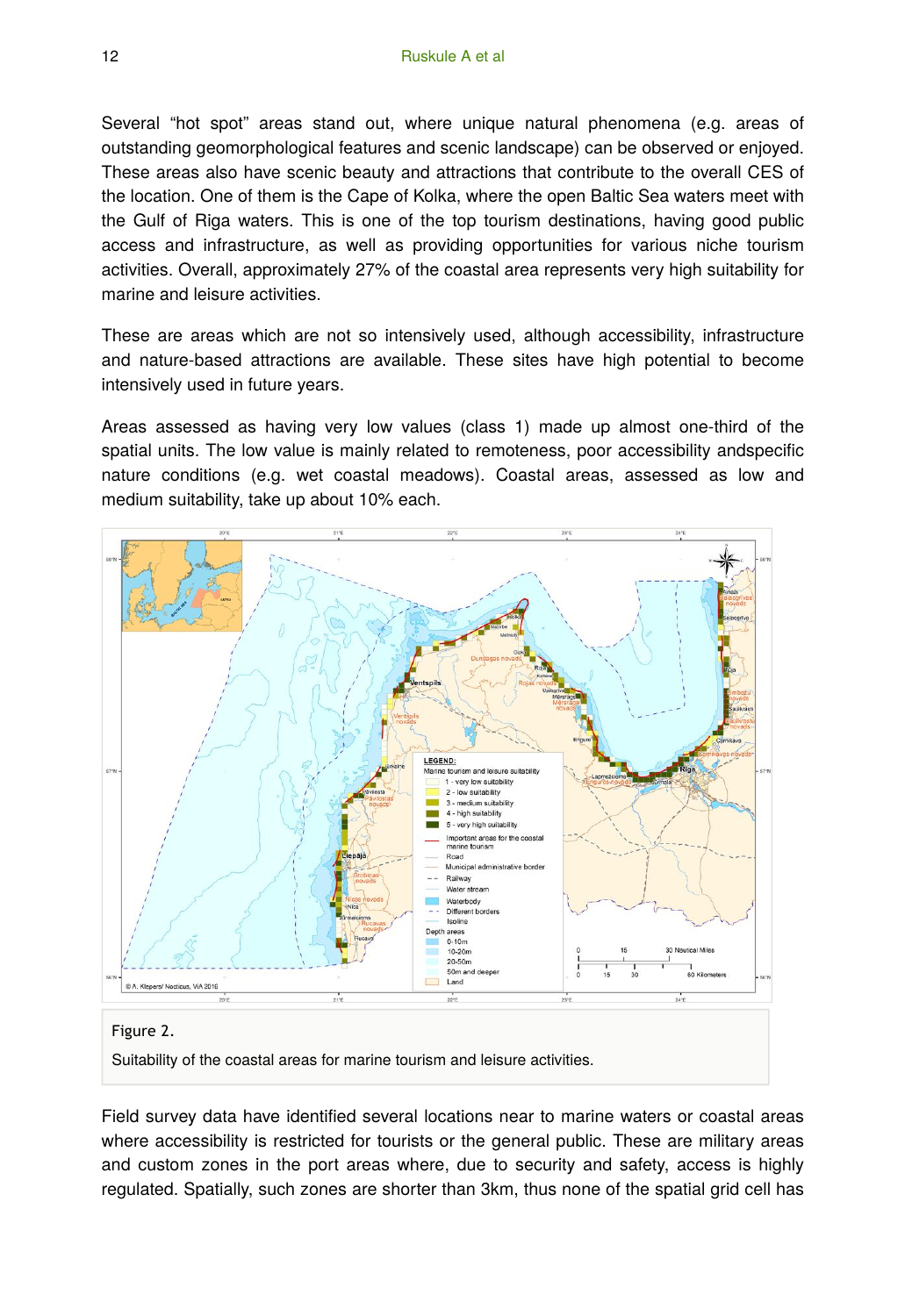been assessed as not having any CES value. Consequently, all coastal areas supply CES, even if at a very low value.

The ES mapping and assessment provided an input for the first draft Latvian MSP. The obtained results were discussed and verified with local stakeholders (e.g. municipality and port administrations, tourism entrepreneurs etc.) and used for proposing coastal stretches to be designated as "important areas for coastal marine tourism" (see Fig. 2). This designation is very important for local communities to develop their regional or local strategies and business development plans.

## **Discussion and conclusions**

The Latvian MSP case study demonstrates application of the multi-criteria approach in biophysical mapping of CES by prioritisation of the coastal areas according to their suitability for marine tourism and leisure activities. The applied method was based on coastal survey data and expert knowledge in assessment of the selected criteria, which were derived from the concept of holistic tourism system performance and place attraction (Leiper 1979, Leiper 1990). Thus, the applied method differs from the classical Multi Criteria Decision Analysis (MCDA), which usually involves stakeholder participation in weighting of the criteria and aims at comparing or prioritising different management alternatives or evaluating trade-offs in the supply of ES (Langemeyer et al. 2016, Esmail and Geneletti 2018, Martin and Mazzotta 2018).

From a socio-ecological perspective, tourism and recreation are tightly connected with the perception of ecosystem services' supply and demand. Mehring et al. (2017) argue that there is a functional relationship between the two where nature and society exert a mutual influence on one another. This is followed by a statement that not only interdependent temporal and spatial dynamics exist between ES supply and demand, but also a social dimension within these dynamics subsists, which needs to be considered (Mehring et al. 2018). Consequently, the assessment of recreational ES requires incorporation of the supply and demand aspects, since in this situation (as opposed to many provisioning and regulating services), the area where service is produced and used overlaps (Kulczyk et al. 2018).

The set of criteria selected in our study allows integration into the assessment of the capacity of the ecosystem to supply and demand for tourism and recreation – "accessibility" and "suitability of the area for a particular tourism or leisure activity" refers to the ES supply, "recreational use" - to the flow of the service, while "proximity to populated areas" can be used to characterise the potential demand. Although Nahuelhual et al. (2017)argue that the demand indicators (e.g. number of visitors, tourist ship traffic etc.) are mistakenly used for representing ecosystem service flows, which in essence are supposed to be ecological phenomena, we assume that, in case of the national scale assessment of the whole coastal area, such data demonstrate the actual importance of the site and are absolutely essential from a spatial planning perspective. This also conforms with the framework for assessment of CES - outdoor recreation, proposed by Paracchini et al.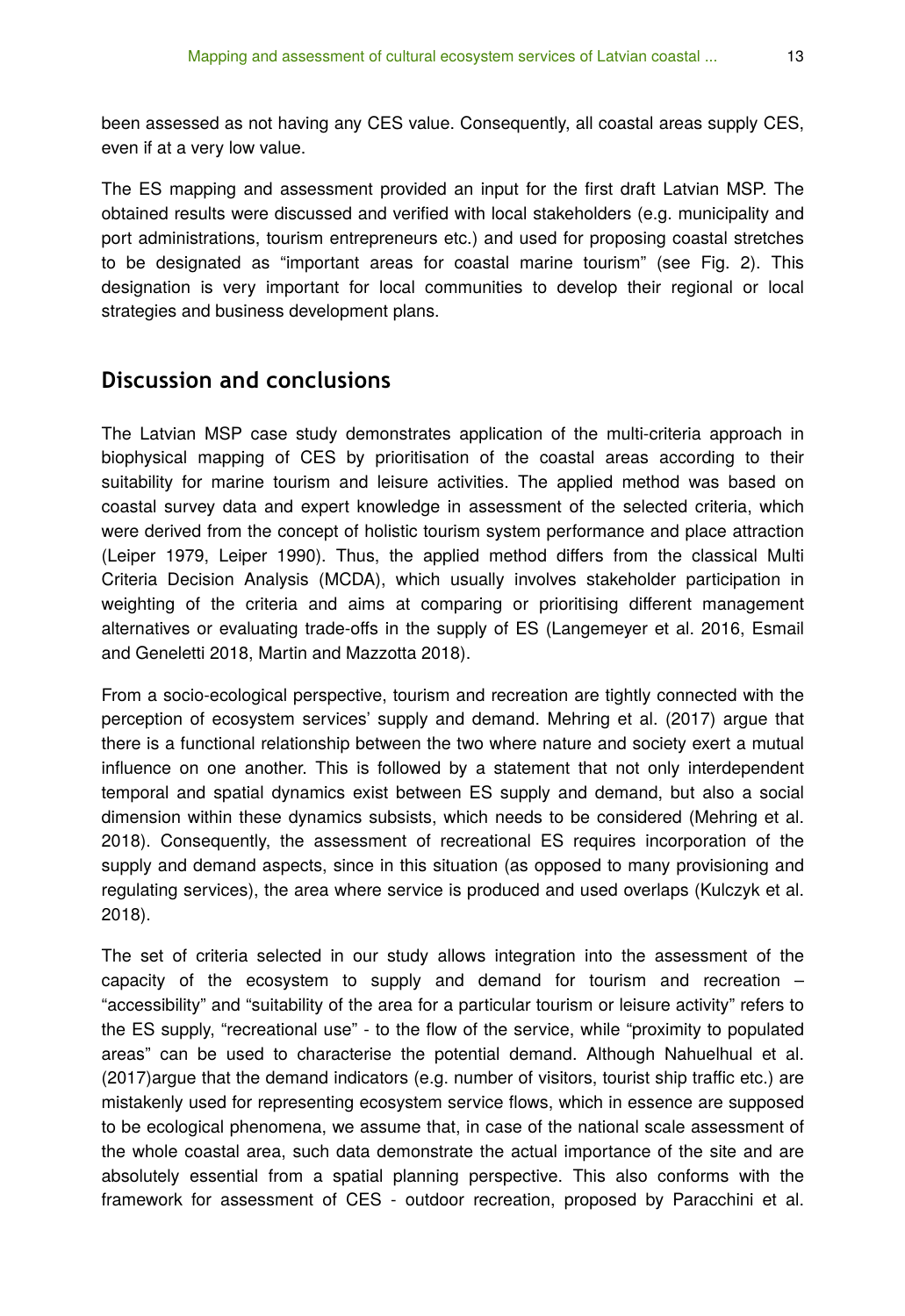(2014), which involves three main components characterising the flow of benefits – the ecosystem function or recreational potential, accessibility, as well as potential demand and its spatial distribution.

The main strength of the method lies in its ability to provide a quick assessment of the recreational supply and demand of the coastal areas at national scale, by using survey results and expert knowledge in combination with GIS data on coastal infrastructure, settlement structure and population density. Thus, the assessment is based on empirical data, instead of using certain biophysical features (e.g. land cover or habitat type) as proxy for the ecosystem service supply. Such an evidence-based approach provides higher credibility for the spatial planning process and related decision-making on land/sea use priorities. Kopperoinen et al. (2017) have also highlighted that Tier 1 methods (spreadsheet or spatial proxy model) would not be suitable for mapping of CES due to limitations for applying land cover as proxy for service supply, therefore Tier 2, by applying more detailed and specific data for characterisation of the area, is more appropriate in case of mapping CES.

However, the datasets used for assessment of the service supply within the Latvian MSP case do not demonstrate the direct connection to the coastal ecosystem features, e.g. habitat types, which could also be considered to be a shortcoming of the applied method. This problem was also pointed out during the ESMERADA workshop in Prague, 2016, where the particular case was examined.

The linkage of the CES, such as physical and experiential interactions to particular habitat type, is recognised as particularly problematic in relation to marine and coastal ecosystems (Martin et al. 2016, Drakou et al. 2017). This has also been experienced as a major challenge in the Latvian MSP case, since the vast majority of the coastline in Latvia is formed by a similar complex of habitats, including stretches of sandy beaches and wooded dunes, with prevailing accumulation processes and erosion stretches with stony beaches and moraine or sandstone cliffs (Ruskule et al. 2009). Most of these habitats are suitable for tourism and leisure activities, with the exception of very few coastal stretches, including wet coastal meadows and muddy and wet sandy beaches (e.g. habitat types 1310, 1620 according to Annex I of the EU Habitats Directive (1992/43/EEC)), which are, however, interesting for bird watching and nature tourism.

Furthermore, as noted by Kopperoinen et al. (2017), the cultural meaning of the area cannot be revealed based purely on land cover data, but by a combination of different attributes. Accessibility is an essential factor for assessment of the tourism and recreation related CES, since people need to be able to reach the site in order to benefit from this ecosystem service (Paracchini et al. 2014). This has also been demonstrated by recent CES studies in coastal areas (e.g. Nahuelhual et al. 2017). Another essential factor, determining the use, is presence of recreational facilities as proven by Kulczyk et al. (2018). In addition, our study reveals the importance of accessibility and facilities, in particular for mapping and assessment of suitability of coastal areas for marine tourism and leisure activities at a national scale, whereas the importance of particular habitat types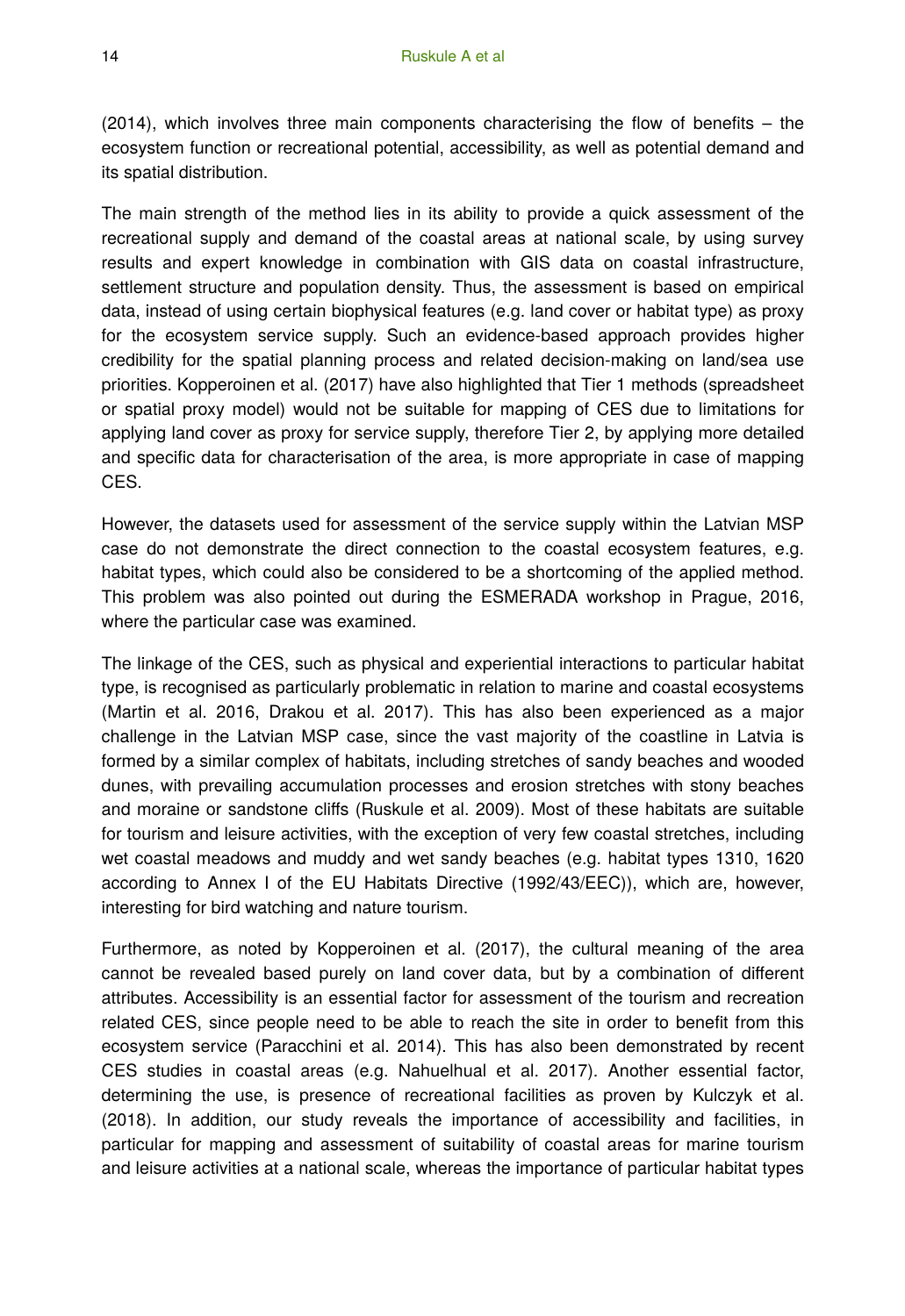(e.g. sea bottom substrate, beach, dunes, coastal forests or grasslands) would be more relevant for local scale assessment.

Other factors, which are essential for assessing the suitability of the coastal areas for tourism and recreation, but not included in this study, are those related to the ecosystem condition, e.g. bathing water quality (Vesterinen et al. 2010, Pouso et al. 2018).

As noted before, due to the very tight time schedule of the Latvian MSP case, this study did not include participatory mapping methods to study the public perceptions and spatial distribution of recreational experiences, as recommended by Scholte et al. 2018. More collaborative methods with local community involvement would allow the local knowledge and values, as well as the measurement of place attachment, to be taken into consideration (Williams and Vaske 2003, Langemeyer et al. 2016) for different daily practices of leisure activities. At the same time, the visitors' survey data, used in our study, indicate the actual preference of the locations for recreational use, therefore substituting the need for the participatory mapping methods.

The main limitation of the applied method is its dependence on availability of visitor survey data and expert knowledge on distribution of the amenities related to marine tourism and leisure. The Latvian MSP case used available survey data and a tourism database developed within recent parallel studies, therefore implementation of the method was possible within the limited time period and human resources (data processing and analysis took approximately two weeks for one expert). If such data had to be collected for the purpose of the CES assessment, implementation of the method would be very costly and time-consuming.

The applied method has proven to be an effective tool for providing evidence-based information on the suitability of coastal areas for tourism and recreation and thus serves as an essential input to the Maritime Spatial Planning process for prioritisation of marine and coastal areas for certain development interests, as well as assessing impacts of the proposed spatial solutions on ecosystem service supply (Veidemane et al. 2017). It also has the potential for supporting implementation of the Maritime Strategy Framework Directive (European Parliament and the Council of the European Union (EP CEU) 2008), which requires the formulation of strategies to ensure that pressures from human activities are kept within levels compatible with the achievement of a good environmental status, while enabling the sustainable use of marine goods and services by present and future generations. However, further development of the method would be required in order to contribute to the research on CES and better demonstration of the interaction between ecological variables and the cultural aspects of human well-being (Bryce et al. 2016).

The obtained mapping results on the service supply and demand can be used to assess the relationship to the coastal habitat types and thus serves as input to other biophysical ecosystem service mapping methods, which are based on modelling. This would also ensure adjustment of the models to the local conditions and recreational patterns. Furthermore, integration with socio-cultural methods, including surveys on preference assessment or deliberative methods based on group discussions, would be beneficial for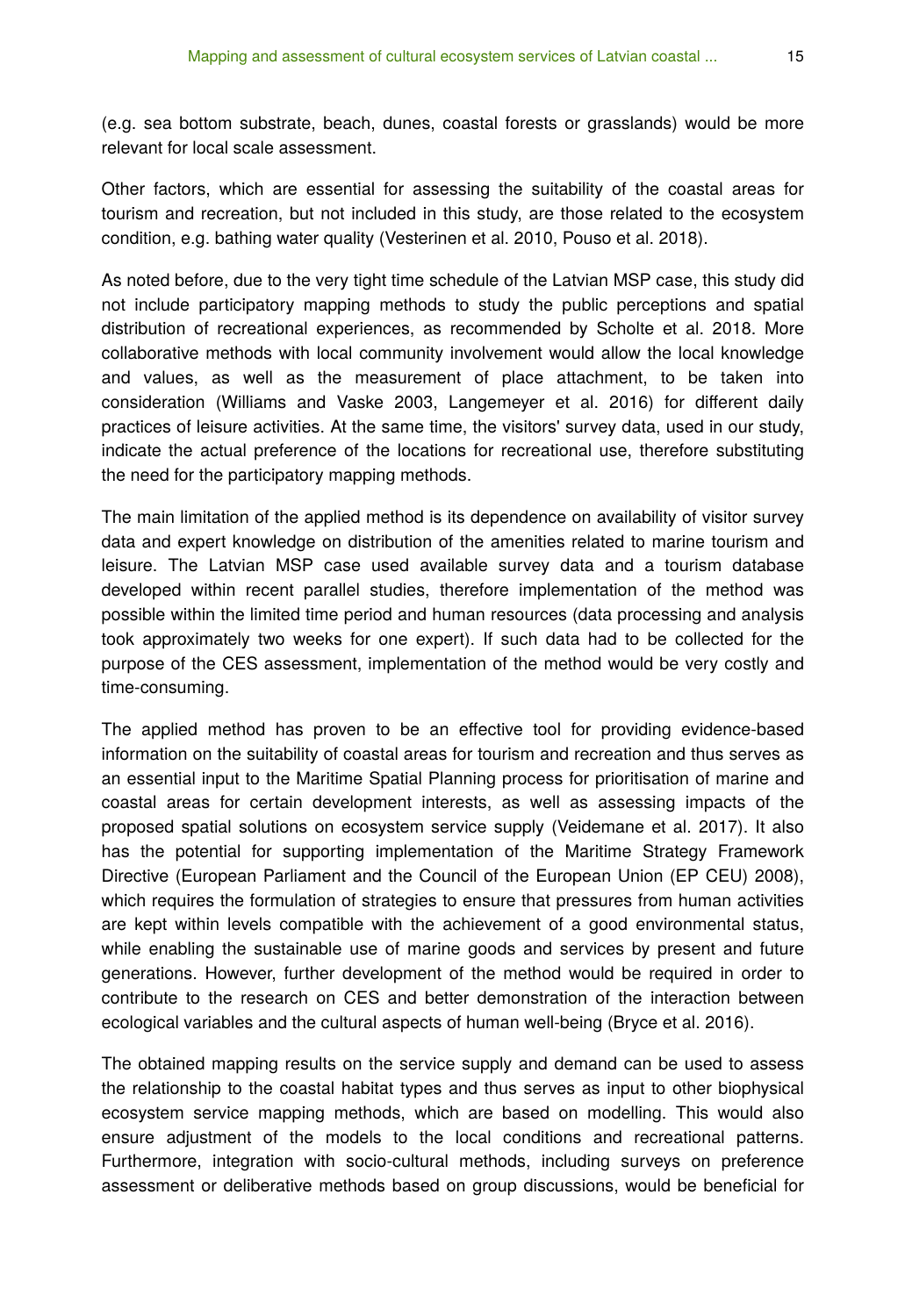use of the local knowledge as well as revealing peoples' views on the benefits and values associated with CES (Langemeyer et al. 2016, Martin et al. 2016, Kopperoinen et al. 2017). In addition, integration with economic assessment methods (e.g. travel cost, contingent valuation; choice modelling; ES accounting) would be possible and increase the credibility of the results for decision-making on sustainable use of the coastal areas.

# **Acknowledgements**

The mapping and assessment of the CES of the Latvian coastal areas was carried out within a project co-funded by the European Economic Area Financial Mechanism, activity "Research for Maritime Spatial Planning" (project No.4.3-23/EEZ/INP-001). This paper was prepared within the framework of the project "ESMERALDA", receiving funding from the European Union's Horizon 2020 research and innovation programme under grant agreement No 642007.

## **Funding program**

Horizon 2020

# **Grant title**

ESMERALDA: Enhancing ecoSysteM sERvices mApping for poLicy and Decision mAking. Project ID: 642007 Funded under:

[H2020-EU.3.5.2. - Protection of the environment, sustainable management of natural](https://cordis.europa.eu/programme/rcn/664399_en.html) [resources, water, biodiversity and ecosystems](https://cordis.europa.eu/programme/rcn/664399_en.html)

# **Conflicts of interest**

There are no conflicts of interest.

# **References**

- Brown G, Hausner VH (2017) An empirical analysis of cultural ecosystem values in coastal Landscapes. Ocean & Coastal Management 142: 49‑60. [https://doi.org/10.1016/](https://doi.org/10.1016/j.ocecoaman.2017.03.019) [j.ocecoaman.2017.03.019](https://doi.org/10.1016/j.ocecoaman.2017.03.019)
- Bryce R, Irvine KN, Church A, Fish R, Ranger S, Kenter JO (2016) Subjective wellbeing indicators for large-scale assessment of cultural ecosystem services. Ecosystem Services 21: 258‑269.<https://doi.org/10.1016/j.ecoser.2016.07.015>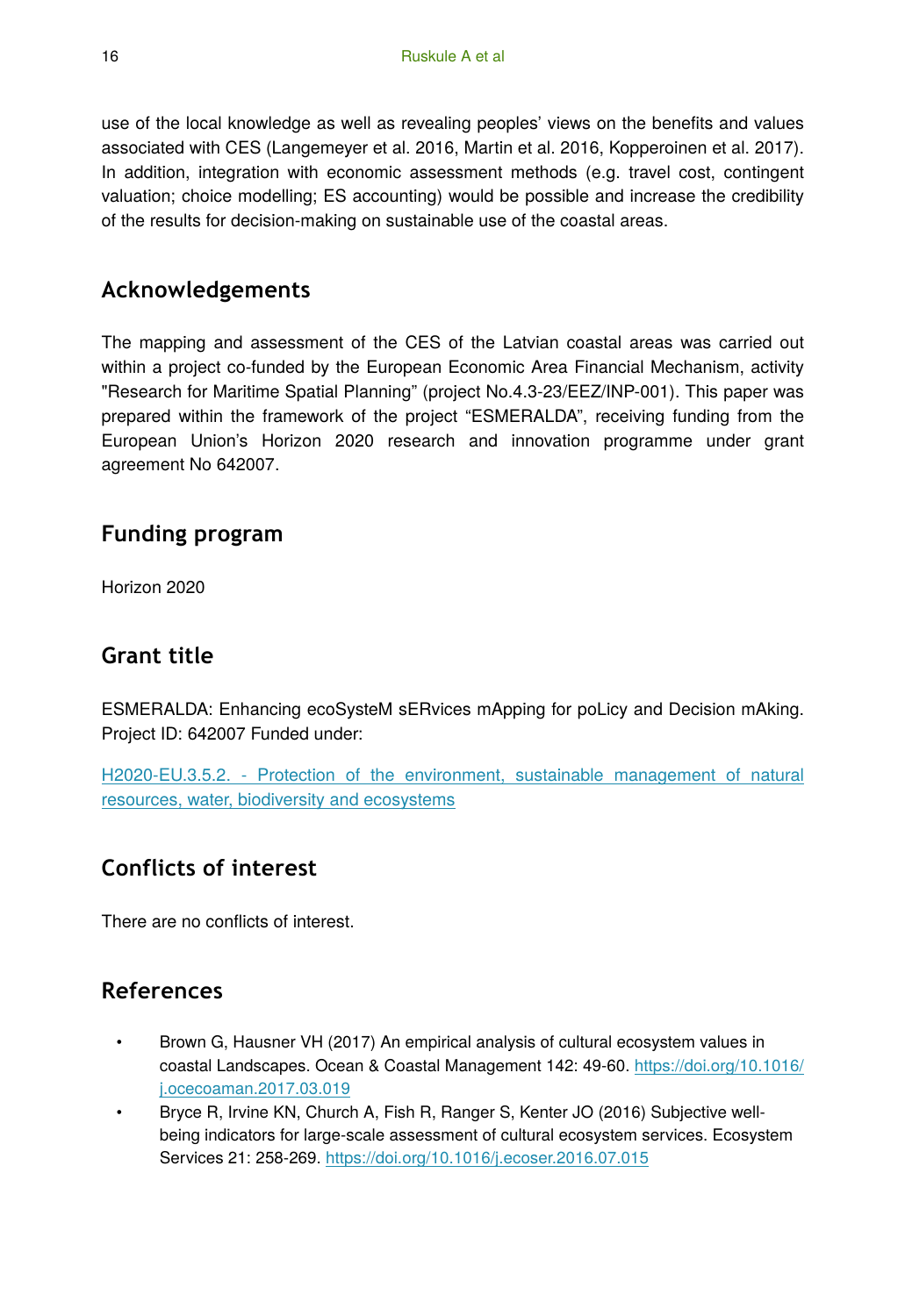- Center for Ocean Solutions (2011) Decision-guide: selecting decision-support tools for marine spatial planning. [http://www.centerforoceansolutions.org/sites/default/](http://www.centerforoceansolutions.org/sites/default/files/publications/cos_msp_guide_6.pdf)files/ [publications/cos\\_msp\\_guide\\_6.pdf.](http://www.centerforoceansolutions.org/sites/default/files/publications/cos_msp_guide_6.pdf) Accessed on: 2018-2-23.
- Chhetri P, Arrowsmith C (2008) GIS-based Modelling of Recreational Potential of Nature-Based Tourist Destinations. Tourism Geographies 10 (2): 233‑257. [https://](https://doi.org/10.1080/14616680802000089) [doi.org/10.1080/14616680802000089](https://doi.org/10.1080/14616680802000089)
- Cooper C, Fletcher J, Wanhill S, Gilbert D, Shepherd R (1998) Tourism. Principles and Practice. 2nd edition. Longman, Prentice Hall, Jersey.
- Cooper C, Hall CM (2008) Contemporary Tourism. An International Approach. Elsevier, Butterworth-Heinemann, Oxford, Burlington, MA.
- Czajkowski M, Ahtiainen H, Artell J, Budziński W, Hasler B, Hasselström L, Meyerhoff J, Nõmmann T, Semeniene D, Söderqvist T, Tuhkanen H, Lankia T, Vanags A, Zandersen M, Żylicz T, Hanley N (2015) Valuing the commons: An international study on the recreational benefits of the Baltic Sea. Journal of Environmental Management. 156: 209‑217. <https://doi.org/10.1016/j.jenvman.2015.03.038>
- Depellegrin D, Blažauskas N, Egarter Vigl L (2012) Aesthetic value characterization of landscapes in coastal zones. Baltic International Symposium (BALTIC). 2012 IEEE/ OES.<https://doi.org/10.1109/BALTIC.2012.6249166>
- Drakou E, Liquete C, Beaumont N, Boon A, Viitasalo M, Agostini V (2017) Mapping marine and coastal ecosystem services. In: Burkhard B, Maes J (Eds) Mapping Ecosystem Services. Pensoft Publishers, Sofia, 374 pp.
- Drakou EG, Kermagoret C, Liquete C, Ruiz-Frau A, Burkhard K, Lillebø AI, Oudenhoven AP, Ballé-Béganton J, Rodrigues JG, Nieminen E, Oinonen S, Ziemba A, Gissi E, Depellegrin D, Veidemane K, Ruskule A, Delangue J, Böhnke-Henrichs A, Boon A, Wenning R, Martino S, Hasler B, Termansen M, Rockel M, Hummel H, GEl S, Peev P (2018) Marine and coastal ecosystem services on the science–policy–practice nexus: challenges and opportunities from 11 European case studies. International Journal of Biodiversity Science, Ecosystem Services & Management 13 (3): 51‑67. [https://](https://doi.org/10.1080/21513732.2017.1417330) [doi.org/10.1080/21513732.2017.1417330](https://doi.org/10.1080/21513732.2017.1417330)
- Esmail B, Geneletti D (2018) Multi-criteria decision analysis for nature conservation: A review of 20 years of applications. Methods in Ecology and Evolution 9: 42‑53. [https://](https://doi.org/10.1111/2041-210X.12899) [doi.org/10.1111/2041-210X.12899](https://doi.org/10.1111/2041-210X.12899)
- European Commission (2012) Communication from the Commission to the European Parliament, the Council, the European Economic and Social Committee and the Committee of the Regions. Blue Growth opportunities for marine and maritime sustainable growth. COM/2012/0494 final. European Commission
- European Parliament and the Council of the European Union (EP CEU) (2008) Directive 2008/56/EC of the European Parliament and of the Council of 17 June 2008 establishing a framework for community action in the field of marine environmental policy (Marine Strategy Framework Directive). European Parliament and the Council of the European Union
- European Parliament and the Council of the European Union (EP CEU) (2014) Directive 2014/89/EU of the European Parliament and of the Council of 23 July 2014 establishing a framework for maritime spatial planning. European Parliament and the Council of the European Union (EP CEU)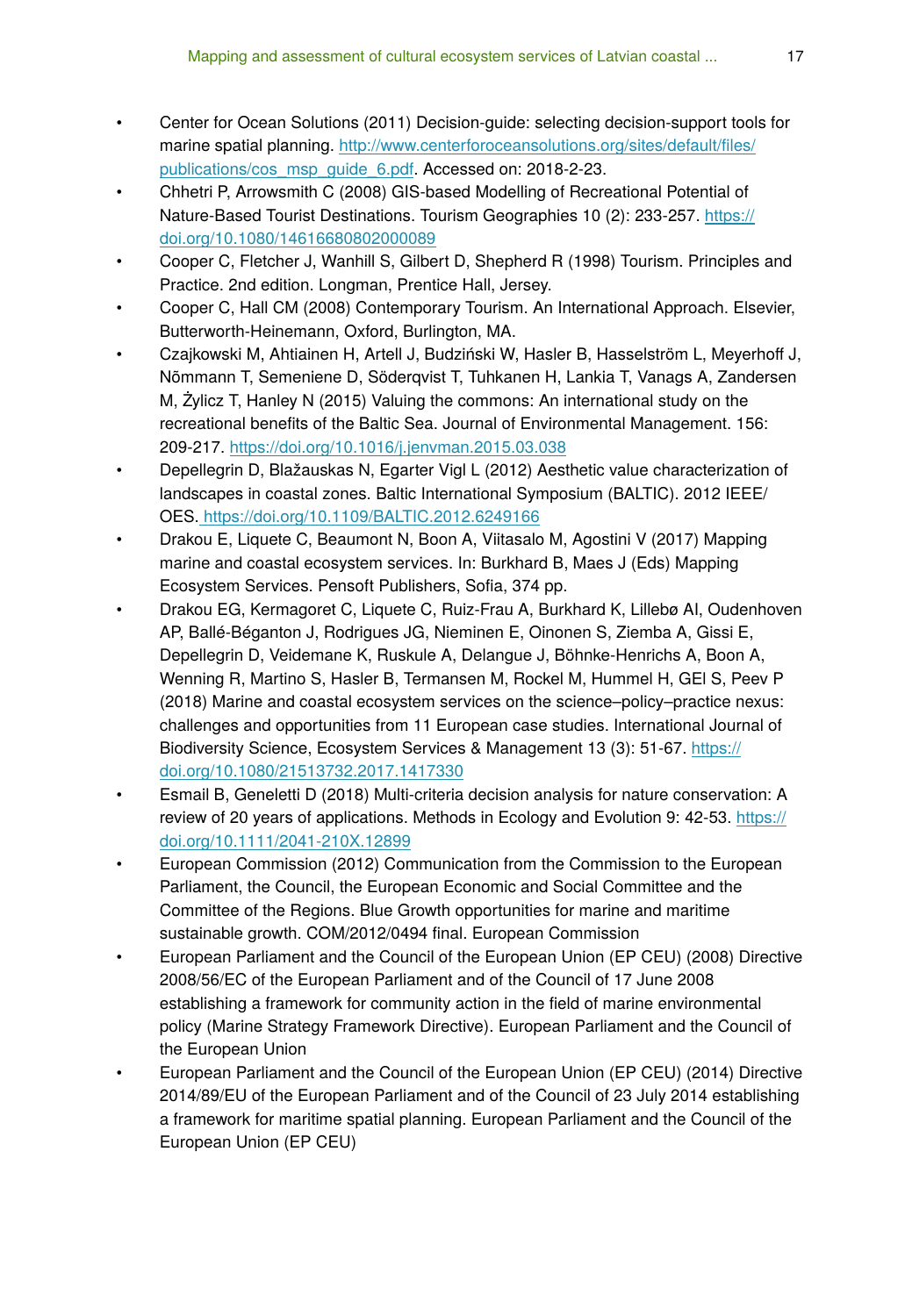- Fisher B, Turner RK, Morling P (2009) Defining and classifying ecosystem services for decision making. Ecological Economics 68 (3): 643‑653. [https://doi.org/10.1016/](https://doi.org/10.1016/j.ecolecon.2008.09.014) [j.ecolecon.2008.09.014](https://doi.org/10.1016/j.ecolecon.2008.09.014)
- Fish R, Church A, Winter M (2016) Conceptualising cultural ecosystem services: a novel framework for research and critical engagement. Ecosystem Services 21: 208‑217. <https://doi.org/10.1016/j.ecoser.2016.09.002.>
- Framke W (2002) The Desdtination as a Concept: A Discussion of the Business-related Perspective versus the Socio-cultural Approach in Tourism Theory. Scandinavian Journal of Hospitality and Tourism 2 (2): 92-108. [https://](https://doi.org/10.1080/15022250216287) [doi.org/10.1080/15022250216287](https://doi.org/10.1080/15022250216287)
- Gee K, Burkhard B (2010) Cultural ecosystem services in the context of offshore wind farming: a case study from the west coast of Schleswig-Holstein. Ecological Complexity 7: 349‑358.<https://doi.org/10.1016/j.ecoser.2016.09.002>
- Ghermandi A (2015) Benefits of coastal recreation in Europe: Identifying trade-offs and priority regions for sustainable management. Journal of Environmental Management 152: 218‑229. <https://doi.org/10.1016/j.jenvman.2015.01.047>
- Grêt-Regamey A, Weibel B, Rabe SE, Burkhard B (2017) A tiered approach for ecosystem service mapping. Applying ecosystem service mapping in marine areas. In: Burkhard B, Maes J (Eds) Mapping Ecosystem Services. Pensoft Publishers, Sofia, 374 pp.
- Guerry A, Ruckelshaus M, Arkema K, Bernhardt J, Guannel G, Kim C, Marsik M, Papenfus M, Toft J, Verutes G, Wood S, Beck M, Chan F, Chan KA, Gelfenbaum G, Gold B, Halpern B, Labiosa W, Lester S, Levin P, McField M, Pinsky M, Plummer M, Polasky S, Ruggiero P, Sutherland D, Tallis H, Day A, Spencer J (2012) Modeling benefits from nature: using ecosystem services to inform coastal and marine spatial planning. International Journal of Biodiversity Science, Ecosystem Services & Management 1: 1‑15.<https://doi.org/10.1080/21513732.2011.647835>
- Gunn CA (1979) Tourism Planning. Crane Russak, New York.
- Gunn CA (1993) Tourism Planning: Basics, Concepts and Cases. Francis and Taylor, Washington.
- Haines-Young R, Potschin M (2013) Common International Classification of Ecosystem Services (CICES), Version 4.3. Report to the European Environment Agency. [www.cices.eu](http://www.cices.eu). Accessed on: 2016-9-10.
- Klain SC, Chan KM (2012) Navigating coastal values: participatory mapping of ecosystem services for spatial planning. Ecological Economics 82: 104-113. [https://](https://doi.org/10.1016/j.ecolecon.2012.07.008) [doi.org/10.1016/j.ecolecon.2012.07.008](https://doi.org/10.1016/j.ecolecon.2012.07.008)
- Kopperoinen L, Luque S, Tenerelli P, Zulian G, Viinikka A (2017) Mapping cultural ecosystem services. In: Burkhard B, Maes J (Eds) Mapping Ecosystem Services. Pensoft Publishers, Sofia, 374 pp.
- Koschke L, Fϋrst C, Frank S, Makeschin F (2012) A multi-criteria approach for an integrated land-cover-based assessment of ecosystem service provision to support landscape planning. Ecological indicators 21: 54‑66. [https://doi.org/10.1016/](https://doi.org/10.1016/j.ecolind.2011.12.010) [j.ecolind.2011.12.010](https://doi.org/10.1016/j.ecolind.2011.12.010)
- Kulczyk S, Woźniak E, Derek M (2018) Landscape, facilities and visitors: An integrated model of recreational ecosystem services. Ecosystem Services In Press [https://](https://doi.org/10.1016/j.ecoser.2018.02.016) [doi.org/10.1016/j.ecoser.2018.02.016](https://doi.org/10.1016/j.ecoser.2018.02.016)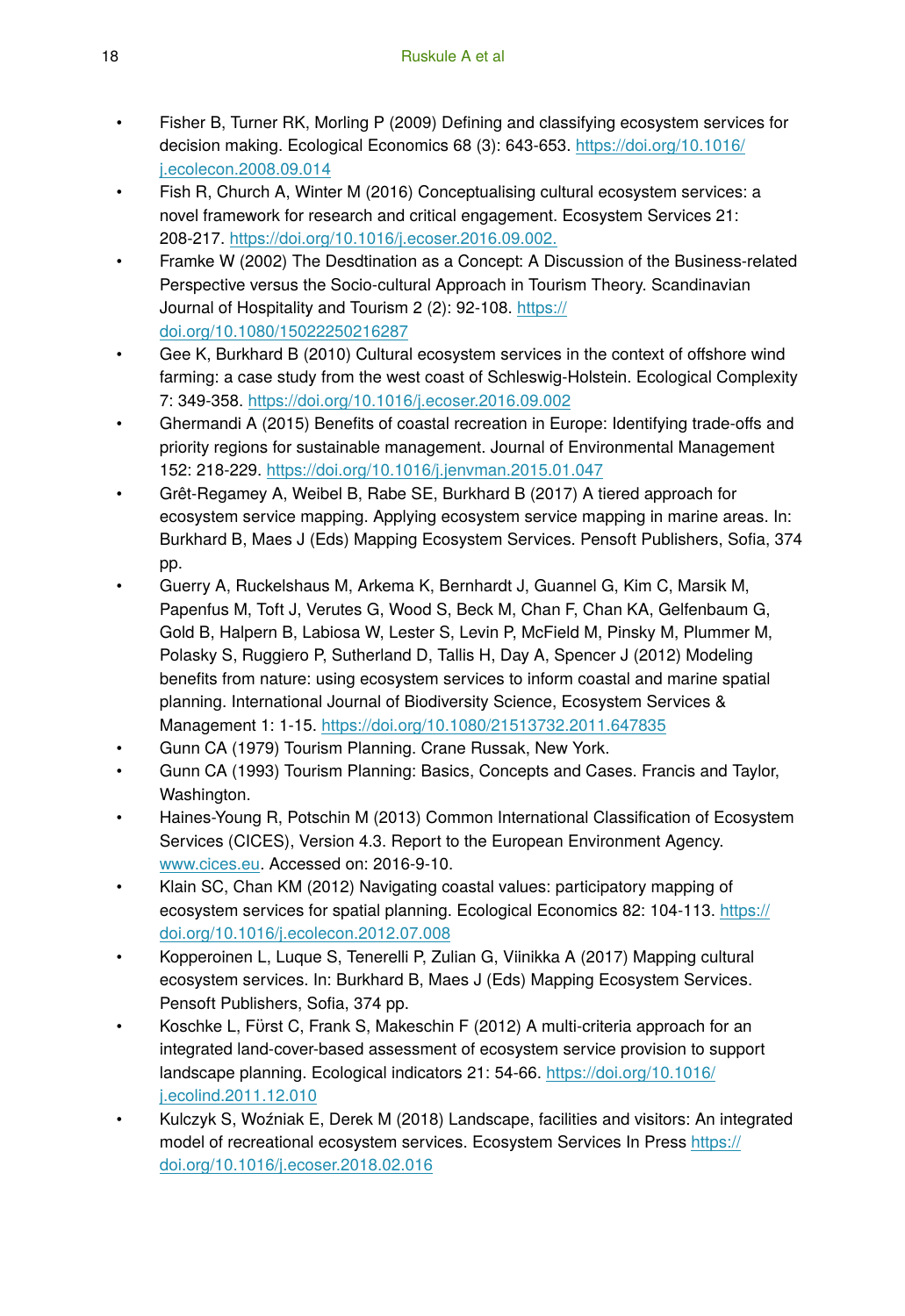- Langemeyer J, Gómez-Baggethun E, Haase D, Scheuer S, Elmqvist T (2016) Bridging the gap between ecosystem service assessments and land-use planning through MultiCriteria Decision Analysis (MCDA). Environmental Science & Policy 62: 45-56. [https://](https://doi.org/10.1016/j.envsci.2016.02.013) [doi.org/10.1016/j.envsci.2016.02.013](https://doi.org/10.1016/j.envsci.2016.02.013)
- Leiper N (1979) The framework of tourism: Towards a definition of tourism, Tourist and the Tourist industry. Annals of Tourism Research 6 (4): 390-407. [https://](https://doi.org/10.1016/0160-7383(79)90003-3) [doi.org/10.1016/0160-7383\(79\)90003-3](https://doi.org/10.1016/0160-7383(79)90003-3)
- Leiper N (1990) Tourism attraction system. Annals of Tourism Research 77 (3): 367‑384. [https://doi.org/10.1016/0160-7383\(90\)90004-B](https://doi.org/10.1016/0160-7383(90)90004-B)
- Maes J, Teller A, Erhard M, Liquete C, Braat L, Berry P, Egoh B, Puydarrieux P, Fiorina C, Santos F, Paracchini ML, Keune H, Wittmer H, Hauck J, Fiala I, Verburg PH, Condé S, Schägner JP, San Miguel J, Estreguil C, Ostermann O, Barredo JI, Pereira HM, Stott A, Laporte V, Meiner A, Olah B, Royo Gelabert E, Spyropoulou R, Petersen JE, Maguire C, Zal N, Achilleos E, Rubin A, Ledoux L, Brown C, Raes C, Jacobs S, Vandewalle M, Connor D, Bidoglio G (2013) Mapping and Assessment of Ecosystems and their Services. An analytical framework for ecosystem assessments under action 5 of the EU biodiversity strategy to 2020. Publications office of the European Union, Luxembourg.
- Maes J, Teller A, Erhard M, Murphy P, Paracchini ML, Barredo JI, Grizzetti B, Cardoso A, Somma F, Petersen J,ea (2014) Mapping and Assessment of Ecosystems and their Services: Indicators for Ecosystem Assessments Under Action 5 of the EU Biodiversity Strategy to 2020. Publications Office of the European Union, Luxembourg.
- Martin CL, Momtaz S, Gaston T, Moltschaniwskyj N (2016) A systematic quantitative review of coastal and marine cultural ecosystem services: current status and future research. Marine Policy 74: 25‑32. <https://doi.org/10.1016/j.marpol.2016.09.004>
- Martin DM, Mazzotta M (2018) Non-monetary valuation using Multi-Criteria Decision Analysis: Sensitivity of additive aggregation methods to scaling and compensation assumptions. Ecosystem Services 29: 13‑22. [https://doi.org/10.1016/](https://doi.org/10.1016/j.ecoser.2017.10.022) [j.ecoser.2017.10.022](https://doi.org/10.1016/j.ecoser.2017.10.022)
- Martínez-Harms MJ, Balvanera P (2012) Methods for mapping ecosystem service supply: A review. International Journal of Biodiversity Science, Ecosystem Services & Management 8: 17‑25. <https://doi.org/10.1080/21513732.2012.663792>
- Mehring M, Zajonz U, Hummel D (2017) Social-ecological dynamics of ecosystem services: livelihoods and the functional relation between ecosystem service supply and demand - evidence from Socotra archipelago, Yemen and the Sahel region, West Africa. Sustainability 9 (7): 1037. <https://doi.org/10.3390/su9071037>
- Mehring M, Ott E, Hummel D (2018) Ecosystem services supply and demand assessment: Why social-ecological dynamics matter. Ecosystem Services 30: 124‑125. <https://doi.org/10.1016/j.ecoser.2018.02.009>
- Milcu AI, Hanspach J, Abson D, Fischer J (2013) Cultural ecosystem services: a literature review and prospects for future research. Ecology and Society 18 (3): 44. <https://doi.org/10.5751/ES-05790-180344>
- Millennium Ecosystem Assessment (2005) Ecosystems and human well-being: synthesis report. Island Press, Washington, DC.
- Murphy P, Pritchard MP, Smith B (2000) The Destination Product and its Imapct on Traveller Perceptions. Tourism Management 21: 43‑52. [https://doi.org/10.1016/](https://doi.org/10.1016/S0261-5177(99)00080-1) [S0261-5177\(99\)00080-1](https://doi.org/10.1016/S0261-5177(99)00080-1)